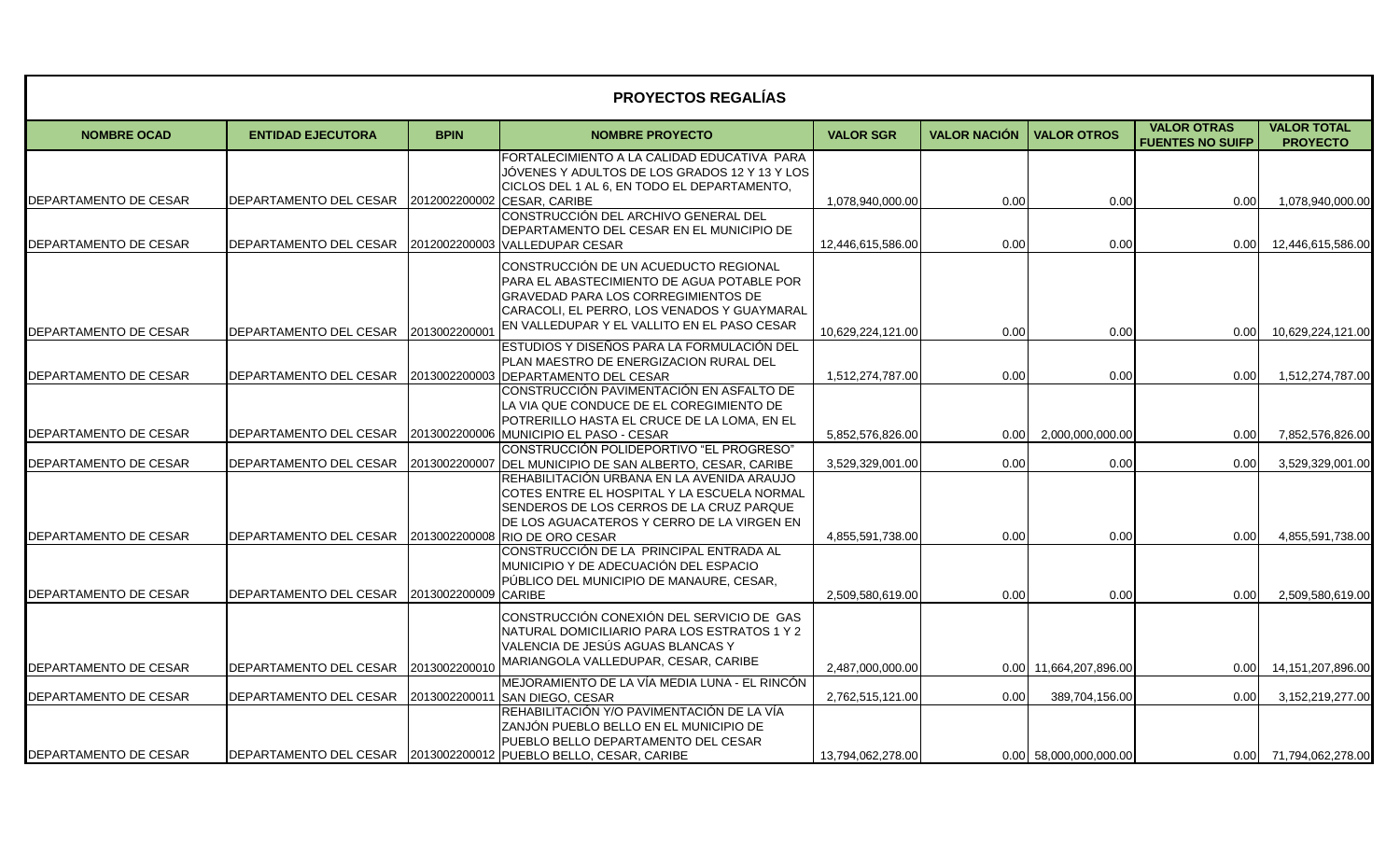| DEPARTAMENTO DE CESAR | DEPARTAMENTO DEL CESAR 2013002200013                        |                         | AMPLIACIÓN, ADECUACION Y REMODELACION DEL<br>ESTADIO DE FUTBOL "ARMANDO MAESTRE<br>PAVAJEAU" UBICADO EN EL MUNICIPIO DE<br>VALLEDUPAR, DEPARTAMENTO DEL CESAR FASE I                                                                                | 60,692,048,678.00 | 0.00 | 0.00           | 0.00 | 60,692,048,678.00 |
|-----------------------|-------------------------------------------------------------|-------------------------|-----------------------------------------------------------------------------------------------------------------------------------------------------------------------------------------------------------------------------------------------------|-------------------|------|----------------|------|-------------------|
| DEPARTAMENTO DE CESAR | DEPARTAMENTO DEL CESAR 2013002200014                        |                         | FORTALECIMIENTO PARA LA GENERACIÓN DEL<br>CONOCIMIENTO Y DE LA CAPACIDAD TECNOLOGICA<br>A TRAVÉS DEL USO Y APROPIACIÓN DE LAS TIC, EN<br>TODO EL DEPARTAMENTO, CESAR, CARIBE                                                                        | 6,995,460,724.00  | 0.00 | 0.00           | 0.00 | 6,995,460,724.00  |
| DEPARTAMENTO DE CESAR | DEPARTAMENTO DEL CESAR 2013002200015 CODAZZI, CESAR, CARIBE |                         | SANEAMIENTO BÁSICO: OPTIMIZACION DEL SISTEMA<br>DE ALCANTARILLADO EN EL MUNICIPIO DE AGUSTÍN<br>CODAZZÍ DEPARTAMENTO DEL CESAR AGUSTÍN                                                                                                              | 10,348,795,966.00 | 0.00 | 0.00           | 0.00 | 10,348,795,966.00 |
| DEPARTAMENTO DE CESAR | DEPARTAMENTO DEL CESAR                                      |                         | ADECUACIÓN Y OPTIMIZACIÓN DEL SISTEMA DE<br>2013002200016 ACUEDUCTO EN EL COPEY, CESAR, CARIBE                                                                                                                                                      | 3,513,281,938.00  | 0.00 | 0.00           | 0.00 | 3,513,281,938.00  |
|                       |                                                             |                         | ESTUDIOS Y DISEÑOS ARQUITECTONICOS Y DE<br>INGENIERIA PARA LA CONSTRUCCION DEL<br>PATINODROMO, AREAS DEPORTIVAS Y<br>COMPLEMENTARIA EN EL MUNICIPIO DE                                                                                              |                   |      |                |      |                   |
| DEPARTAMENTO DE CESAR | DEPARTAMENTO DEL CESAR 2013002200017                        |                         | AGUACHICA, CESAR, CARIBE                                                                                                                                                                                                                            | 220,000,000.00    | 0.00 | 0.00           | 0.00 | 220,000,000.00    |
| DEPARTAMENTO DE CESAR | DEPARTAMENTO DEL CESAR                                      |                         | CONSTRUCCIÓN BALNEARIO Y CENTRO<br>RECREACIONAL EL CHORRO EN EL MUNICIPIO DE LA<br>2013002200018 PAZ, CESAR, CARIBE                                                                                                                                 | 3,485,683,323.00  | 0.00 | 298,867,249.00 | 0.00 | 3,784,550,572.00  |
| DEPARTAMENTO DE CESAR | DEPARTAMENTO DEL CESAR                                      | 2013002200019 DEL CESAR | CONSTRUCCIÓN E IMPLEMENTACIÓN DEL CENTRO<br>DE CÓMPUTO, DEPARTAMENTO DE SISTEMA Y<br>CABLEADO ESTRUCTURADO DE LA GOBERNACIÓN                                                                                                                        | 1.698.047.677.00  | 0.00 | 0.00           | 0.00 | 1.698.047.677.00  |
| DEPARTAMENTO DE CESAR | DEPARTAMENTO DEL CESAR                                      |                         | SANEAMIENTO : OPTIMIZACIÓN SISTEMA DE<br>TRATAMIENTO DE AGUAS RESIDUALES MUNICIPIO<br>DE AGUSTIN CODAZZI CESAR AGUSTÍN CODAZZI,<br>2013002200020 CESAR, CARIBE                                                                                      | 3,286,046,994.00  | 0.00 | 899,208,676.00 | 0.00 | 4,185,255,670.00  |
| DEPARTAMENTO DE CESAR | DEPARTAMENTO DEL CESAR                                      | 2013002200021           | CONSTRUCCIÓN DEL PARQUE BIOSALUDABLE Y<br>LUDICO-RECREATIVO LAS FLORES EN EL MUNICIPIO<br>DE VALLEDUPAR - CESAR                                                                                                                                     | 5,973,169,615.00  | 0.00 | 0.00           | 0.00 | 5,973,169,615.00  |
| DEPARTAMENTO DE CESAR | DEPARTAMENTO DEL CESAR                                      | 2013002200022           | ESTUDIO Y DISEÑOS ARQUITECTÓNICOS PARA LA<br>REMODELACIÓN DE LAS INSTALACIONES DEL<br>AEROPUERTO HACARITAMA DEL MUNICIPIO DE<br>AGUACHICA, CESAR, CARIBE                                                                                            | 532,357,102.00    | 0.00 | 0.00           | 0.00 | 532,357,102.00    |
| DEPARTAMENTO DE CESAR | DEPARTAMENTO DEL CESAR 2013002200023                        |                         | ESTUDIOS DISEÑOS Y/O AJUSTES<br>ARQUITECTÓNICOS Y DE INGENIERÍA PARA LA<br>CONSTRUCCIÓN, REMODELACIÓN, AMPLIACIÓN Y/O<br>ADECUACIÓN DE LOS HOSPITALES DE LOS<br>MUNICIPIOS DE BOSCONIA, CHIRIGUANÁ, EL COPEY,<br>MANAURE Y PUEBLO BELLO EN EL CESAR | 660,714,325.00    | 0.00 | 0.00           | 0.00 | 660,714,325.00    |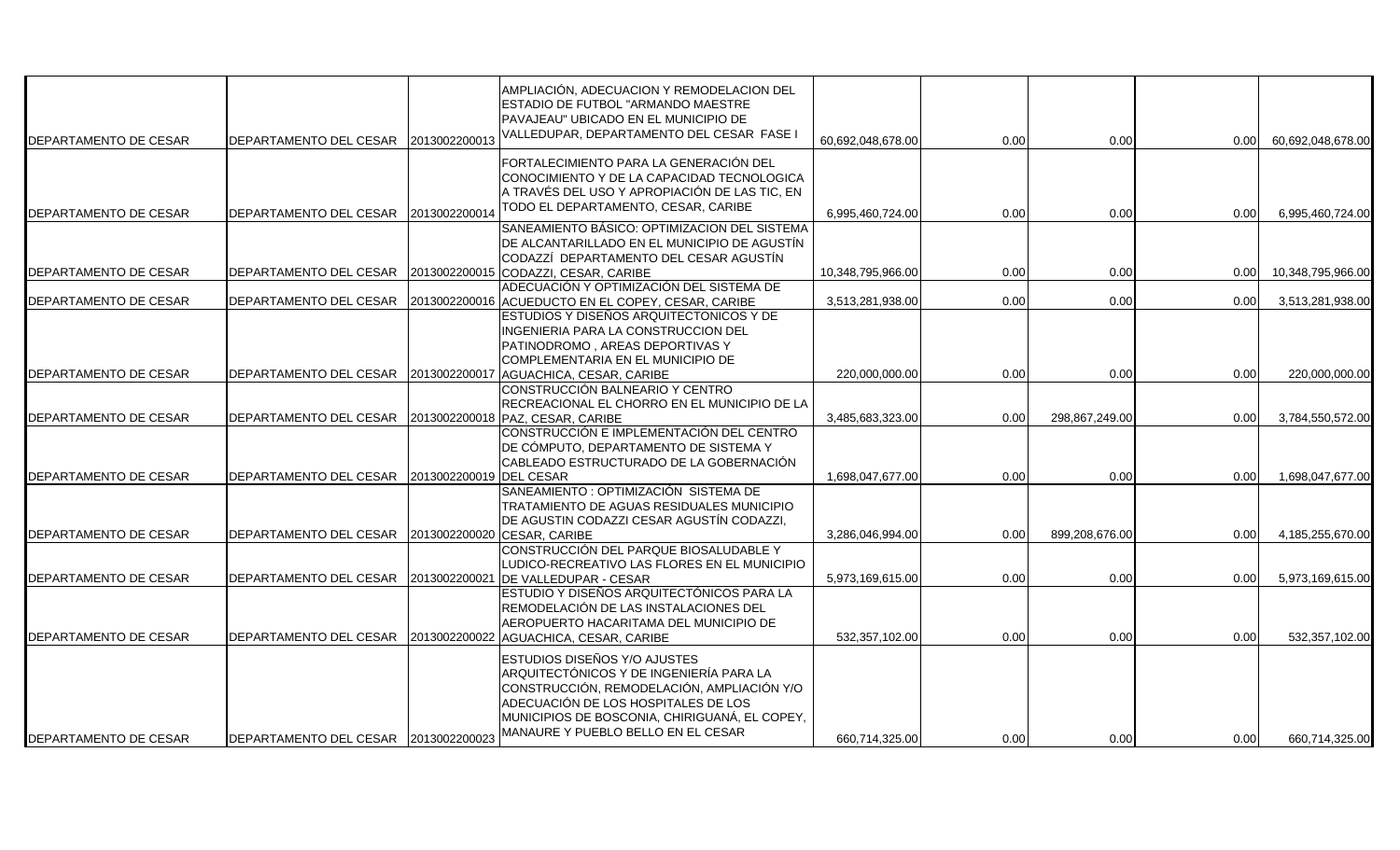|                              |                                                              |               | DISEÑO ACTUALIZACIÓN E IMPLEMENTACIÓN DE                                      |                  |      |                  |      |                  |
|------------------------------|--------------------------------------------------------------|---------------|-------------------------------------------------------------------------------|------------------|------|------------------|------|------------------|
|                              |                                                              |               | <b>ESCENARIOS DEPORTIVOS EN LA VILLA OLIMPICA</b>                             |                  |      |                  |      |                  |
| DEPARTAMENTO DE CESAR        | DEPARTAMENTO DEL CESAR 2013002200024                         |               | DE LA CIUDAD DE VALLEDUPAR, CESAR                                             | 749,812,870.00   | 0.00 | 0.00             | 0.00 | 749,812,870.00   |
|                              |                                                              |               | ESTUDIOS Y DISEÑOS PARA LA REMODELACIÓN Y                                     |                  |      |                  |      |                  |
|                              |                                                              |               | ADECUACIÓN DEL PARQUE PRINCIPAL DEL BARRIO                                    |                  |      |                  |      |                  |
|                              |                                                              |               | SICARARE EN EL MUNICIPIO DE VALLEDUPAR,                                       |                  |      |                  |      |                  |
| <b>DEPARTAMENTO DE CESAR</b> | DEPARTAMENTO DEL CESAR                                       | 2013002200025 | CESAR, CARIBE                                                                 | 136,944,698.00   | 0.00 | 0.00             | 0.00 | 136,944,698.00   |
|                              |                                                              |               | ESTUDIOS Y DISEÑOS PARA LA REMODELACIÓN Y                                     |                  |      |                  |      |                  |
|                              |                                                              |               | ADECUACIÓN DEL PARQUE PRINCIPAL DEL BARRIO                                    |                  |      |                  |      |                  |
|                              |                                                              |               | LA NEVADA EN EL MUNICIPIO DE VALLEDUPAR,                                      |                  |      |                  |      |                  |
| DEPARTAMENTO DE CESAR        | DEPARTAMENTO DEL CESAR 2013002200026 CESAR, CARIBE           |               |                                                                               | 239,201,789.00   | 0.00 | 0.00             | 0.00 | 239,201,789.00   |
|                              |                                                              |               | ESTUDIOS, DISEÑOS COMPLEMENTARIOS Y                                           |                  |      |                  |      |                  |
|                              |                                                              |               | AJUSTES ARQUITECTÓNICOS Y DE INGENIERÍA PARA                                  |                  |      |                  |      |                  |
|                              |                                                              |               | LA CONSTRUCCIÓN Y AMPLIACIÓN DEL SERVICIO DE                                  |                  |      |                  |      |                  |
|                              |                                                              |               | URGENCIAS DEL HOSPITAL ROSARIO PUMAREJO DE                                    |                  |      | 0.00             | 0.00 |                  |
| DEPARTAMENTO DE CESAR        | DEPARTAMENTO DEL CESAR                                       | 2013002200027 | LÓPEZ DE VALLEDUPAR - CESAR<br>ESTUDIOS Y DISEÑOS DE ARQUITECTURA E           | 324,879,419.00   | 0.00 |                  |      | 324,879,419.00   |
|                              |                                                              |               | INGENIERIA PARA LA ADECUACION DEL PARQUE                                      |                  |      |                  |      |                  |
|                              |                                                              |               | VALLE MEZA Y CANCHA DE FUTBOL DEL BARRIO                                      |                  |      |                  |      |                  |
|                              |                                                              |               | DIVINO NIÑO DEL MUNICIPIO DE VALLEDUPAR EN EL                                 |                  |      |                  |      |                  |
| DEPARTAMENTO DE CESAR        |                                                              |               | DEPARTAMENTO DEL CESAR 2013002200028 DEPARTAMENTO DEL CESAR                   | 92,658,073.00    | 0.00 | 0.00             | 0.00 | 92,658,073.00    |
|                              |                                                              |               |                                                                               |                  |      |                  |      |                  |
|                              |                                                              |               | CONSTRUCCIÓN SEGUNDA ETAPA PARQUE LINEAL                                      |                  |      |                  |      |                  |
|                              |                                                              |               | DEL BARRIO PRIMERO DE MAYO MUNICIPIO DE SAN                                   |                  |      |                  |      |                  |
| DEPARTAMENTO DE CESAR        | DEPARTAMENTO DEL CESAR 2013002200029                         |               | ALBERTO DEPARTAMENTO DEL CESAR                                                | 1,695,215,580.00 | 0.00 | 65,395,410.00    | 0.00 | 1,760,610,990.00 |
|                              |                                                              |               | CONSTRUCCIÓN DE UN PASO URBANO Y ESPACIOS                                     |                  |      |                  |      |                  |
|                              |                                                              |               | PÚBLICOS EN LA VÍA NACIONAL DEL                                               |                  |      |                  |      |                  |
|                              |                                                              |               | CORREGIMIENTO EN RINCÓN HONDO MUNICIPIO DE                                    |                  |      |                  |      |                  |
| DEPARTAMENTO DE CESAR        |                                                              |               | DEPARTAMENTO DEL CESAR 2013002200030 CHIRIGUANA DEPARTAMENTO DEL CESAR        | 3,466,010,700.00 | 0.00 | 1,486,081,684.00 | 0.00 | 4,952,092,384.00 |
|                              |                                                              |               | ADECUACIÓN DE LOS PARQUES OMAR ALEXIS                                         |                  |      |                  |      |                  |
|                              |                                                              |               | MAESTRE MAYA Y PARQUE ENRIQUE AARON DEL                                       |                  |      |                  |      |                  |
| DEPARTAMENTO DE CESAR        | DEPARTAMENTO DEL CESAR                                       | 2013002200031 | MUNICIPIO DE BOSCONIA - CESAR                                                 | 600,223,348.00   | 0.00 | 0.00             | 0.00 | 600,223,348.00   |
|                              |                                                              |               | CONSTRUCCIÓN DEL NUEVO POZO PROFUNDO Y                                        |                  |      |                  |      |                  |
|                              |                                                              |               | LINEA DE IMPULSIÓN DEL SISTEMA DE ACUEDUCTO                                   |                  |      |                  |      |                  |
|                              |                                                              |               | DE LA CABECERA DE EL MUNICIPIO DE EL PASO,                                    |                  |      |                  |      |                  |
| DEPARTAMENTO DE CESAR        | DEPARTAMENTO DEL CESAR   2013002200032 CESAR                 |               |                                                                               | 568,429,041.00   | 0.00 | 0.00             | 0.00 | 568,429,041.00   |
|                              |                                                              |               | CONSTRUCCIÓN DE ESPACIO PÙBLICO EN EL                                         |                  |      |                  |      |                  |
| DEPARTAMENTO DE CESAR        | DEPARTAMENTO DEL CESAR                                       | 2013002200033 | CORREGIMIENTO DE BADILLO MUNICIPIO DE                                         |                  | 0.00 | 0.00             |      |                  |
|                              |                                                              |               | VALLEDUPAR DEPARTAMENTO DEL CESAR<br>CONSTRUCCIÓN DE UNIDADES SANITARIAS PARA | 3,575,310,366.00 |      |                  | 0.00 | 3,575,310,366.00 |
|                              |                                                              |               | POBLACION RETORNADA EN EL MARCO DEL PLAN                                      |                  |      |                  |      |                  |
|                              |                                                              |               | DEPARTAMENTAL DE RETORNO; FASE I. EN LOS                                      |                  |      |                  |      |                  |
| DEPARTAMENTO DE CESAR        | DEPARTAMENTO DEL CESAR                                       |               | 2013002200035 MUNICIPIO DE ASTREA Y CURUMANI - CESAR                          | 1,700,613,972.00 | 0.00 | 0.00             | 0.00 | 1,700,613,972.00 |
|                              |                                                              |               | CONSTRUCCIÓN DE OBRAS DE PROTECCIÓN PARA                                      |                  |      |                  |      |                  |
|                              |                                                              |               | LA BOCATOMA DEL SISTEMA DE ACUEDUCTO                                          |                  |      |                  |      |                  |
| DEPARTAMENTO DE CESAR        | DEPARTAMENTO DEL CESAR 2013002200036 CURUMANÍ, CESAR, CARIBE |               |                                                                               | 403,854,373.00   | 0.00 | 48,425,040.00    | 0.00 | 452,279,413.00   |
|                              |                                                              |               |                                                                               |                  |      |                  |      |                  |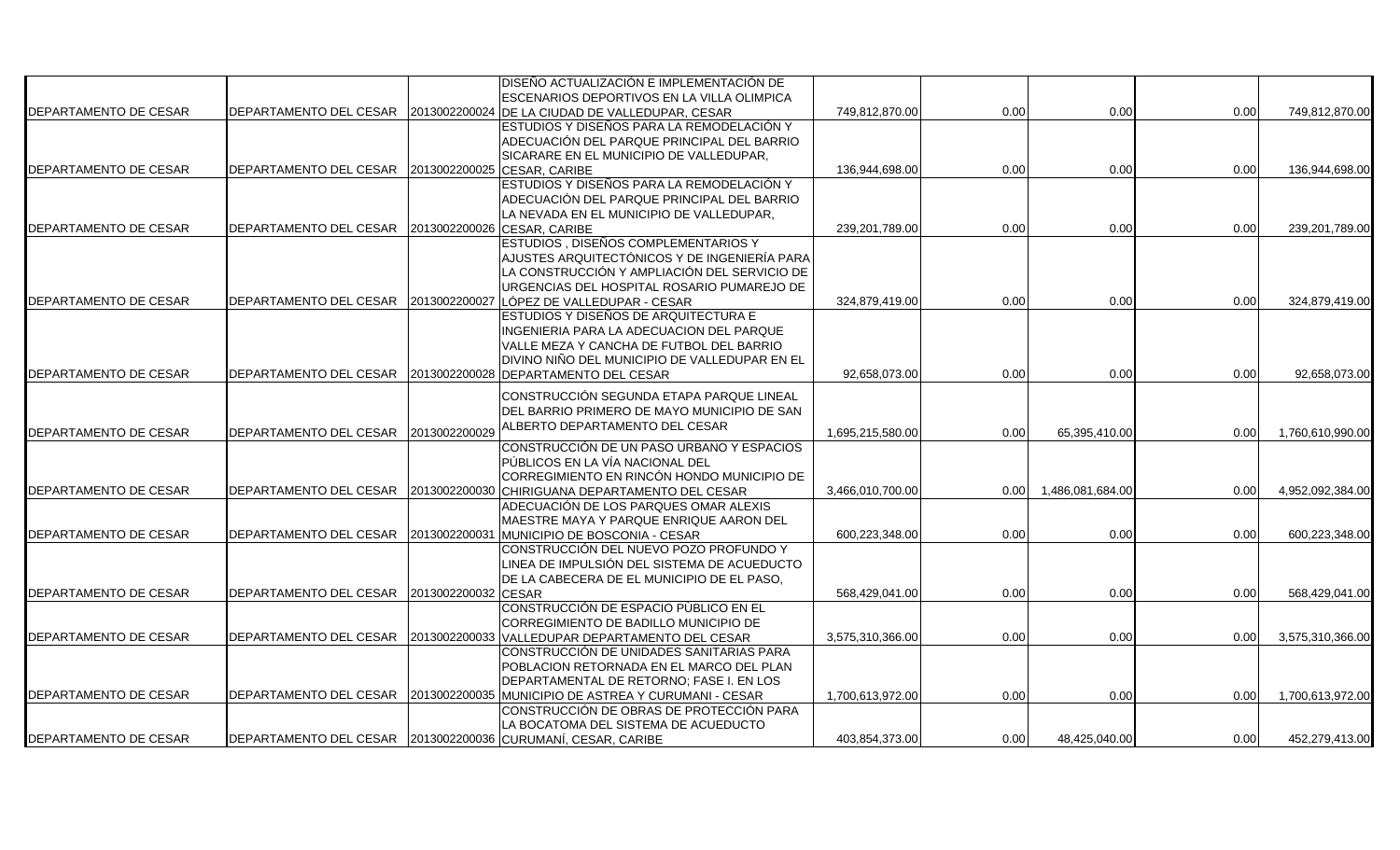|                       |                                                |               | CONSTRUCCIÓN DE ESPACIO PUBLICO EN EL                                           |                   |      |                       |      |                   |
|-----------------------|------------------------------------------------|---------------|---------------------------------------------------------------------------------|-------------------|------|-----------------------|------|-------------------|
|                       |                                                |               | CORREGIMIENTO DE LOS TUPES. SANDIE--GO                                          |                   |      |                       |      |                   |
| DEPARTAMENTO DE CESAR | DEPARTAMENTO DEL CESAR                         | 2013002200037 | DEPARTAMENTO DEL CESAR                                                          | 1,035,090,684.00  | 0.00 | 0.00                  | 0.00 | 1,035,090,684.00  |
|                       |                                                |               | CONSTRUCCIÓN SEGUNDA FASE DEL MUELLE Y                                          |                   |      |                       |      |                   |
|                       |                                                |               | PARADOR TURÍSTICO EN LA CIÉNAGA DE ZAPATOSA                                     |                   |      |                       |      |                   |
| DEPARTAMENTO DE CESAR | DEPARTAMENTO DEL CESAR 2013002200042 DEL CESAR |               | DEL MUNICIPIO DE CHIMICHAGUA, DEPARTAMENTO                                      | 5,832,146,475.00  |      | 0.00 1,333,507,996.18 | 0.00 | 7,165,654,471.18  |
|                       |                                                |               | CONSTRUCCIÓN DE PAVIMENTO FLEXIBLE ENTRADA                                      |                   |      |                       |      |                   |
|                       |                                                |               | A SIMAÑA DESDE LA INTERSECCION DE LA VIA LA                                     |                   |      |                       |      |                   |
|                       |                                                |               | MATA- LA GLORIA HASTA EL CORREGIMIENTO DE                                       |                   |      |                       |      |                   |
|                       |                                                |               | SIMAÑA MUNICIPIO DE LA GLORIA DEPARTAMENTO                                      |                   |      |                       |      |                   |
| DEPARTAMENTO DE CESAR | DEPARTAMENTO DEL CESAR 2013002200045 DEL CESAR |               |                                                                                 | 2,351,718,072.00  | 0.00 | 0.00                  | 0.00 | 2,351,718,072.00  |
|                       |                                                |               | CONSTRUCCIÓN DEL PARQUE ESTADIO SAN MIGUEL                                      |                   |      |                       |      |                   |
|                       |                                                |               | EN EL MUNICIPIO DE TAMALAMEQUE -                                                |                   |      |                       |      |                   |
| DEPARTAMENTO DE CESAR | DEPARTAMENTO DEL CESAR                         |               | 2013002200049 DEPARTAMENTO DEL CESAR                                            | 4,091,041,146.00  | 0.00 | 0.00                  | 0.00 | 4,091,041,146.00  |
|                       |                                                |               | CONSTRUCCIÓN Y OPTIMIZACIÓN DEL SISTEMA DE                                      |                   |      |                       |      |                   |
|                       |                                                |               | TRATAMIENTO DE AGUAS RESIDUALES DEL                                             |                   |      |                       |      |                   |
| DEPARTAMENTO DE CESAR | DEPARTAMENTO DEL CESAR                         | 2013002200050 | MUNICIPIO DE BOSCONIA, CESAR, CARIBE                                            | 3,371,233,239.00  | 0.00 | 0.00                  | 0.00 | 3,371,233,239.00  |
|                       |                                                |               | FORTALECIMIENTO DE LA UNIVERSIDAD POPULAR                                       |                   |      |                       |      |                   |
|                       |                                                |               | DEL CESAR (UPC), PARA ASEGURAR CALIDAD,                                         |                   |      |                       |      |                   |
|                       |                                                |               | PERTINENCIA Y COBERTURA A TRAVÉS DEL USO DE                                     |                   |      |                       |      |                   |
|                       |                                                |               | LAS TIC, EN EL DEPARTAMENTO DEL CESAR                                           |                   |      |                       |      |                   |
|                       |                                                |               |                                                                                 |                   |      |                       |      |                   |
|                       |                                                |               | EN EL DEPARTAMENTO DEL CESAR                                                    |                   |      |                       |      |                   |
| DEPARTAMENTO DE CESAR | DEPARTAMENTO DEL CESAR                         |               | 2013002200052 EN EL DEPARTAMENTO DEL CESAR                                      | 751.800.000.00    | 0.00 | 0.00                  | 0.00 | 751,800,000.00    |
|                       |                                                |               | DOTACIÓN DE MOBILIARIO ESCOLAR PARA LOS                                         |                   |      |                       |      |                   |
|                       |                                                |               | ESTABLECIMIENTOS EDUCATIVOS OFICIALES, CON                                      |                   |      |                       |      |                   |
|                       |                                                |               | EL FIN DE MEJORAR LOS AMBIENTES ESCOLARES                                       |                   |      |                       |      |                   |
| DEPARTAMENTO DE CESAR | DEPARTAMENTO DEL CESAR                         | 2013002200054 | EN EL DEPARTAMENTO DEL CESAR.                                                   | 11,656,019,132.00 | 0.00 | 0.00                  | 0.00 | 11,656,019,132.00 |
|                       |                                                |               | ESTUDIOS Y DISEÑOS DE FACTIBILIDAD PARA UNA                                     |                   |      |                       |      |                   |
|                       |                                                |               | PLANTA DE BENEFICIO ANIMAL REGIONAL EN                                          |                   |      |                       |      |                   |
| DEPARTAMENTO DE CESAR | DEPARTAMENTO DEL CESAR                         | 2013002200055 | BOSCONIA, CESAR                                                                 | 497,312,000.00    | 0.00 | 0.00                  | 0.00 | 497,312,000.00    |
|                       |                                                |               | CONSTRUCCIÓN DE CANCHA POLIFUNCIONAL,                                           |                   |      |                       |      |                   |
|                       |                                                |               | CANCHA SINTETICA DE FUTBOL DE SALON,                                            |                   |      |                       |      |                   |
|                       |                                                |               | BIOPARQUE Y JUEGOS INFANTILES EN EL                                             |                   |      |                       |      |                   |
| DEPARTAMENTO DE CESAR | DEPARTAMENTO DEL CESAR                         | 2013002200056 | MUNICIPIO DE MANAURE, CESAR, CARIBE                                             | 1,060,746,954.00  | 0.00 | 70,000,000.00         | 0.00 | 1,130,746,954.00  |
|                       |                                                |               | FORTALECIMIENTO DEL SECTOR CITRICOLA A                                          |                   |      |                       |      |                   |
|                       |                                                |               | TRAVES DE LA RENOVACION DE 250 HECTAREAS DE                                     |                   |      |                       |      |                   |
|                       |                                                |               | NARANJA EN LOS MUNICIPIOS DE ASTREA Y                                           |                   |      |                       |      |                   |
| DEPARTAMENTO DE CESAR | DEPARTAMENTO DEL CESAR 2013002200057           |               | CHIMICHAGUA DEPARTAMENTO DEL CESAR                                              | 736,798,700.00    | 0.00 | 333,900,000.00        | 0.00 | 1,070,698,700.00  |
|                       |                                                |               | CONSTRUCCIÓN DE COLISEO Y OBRAS                                                 |                   |      |                       |      |                   |
|                       |                                                |               | COMPLEMENTARIAS EN EL CORREGIMIENTO DE SAN<br>ROQUE EN EL MUNICIPIO DE CURUMANÍ |                   |      |                       |      |                   |
| DEPARTAMENTO DE CESAR |                                                |               | DEPARTAMENTO DEL CESAR 2013002200058 DEPARTAMENTO DEL CESAR                     | 3.811.839.855.00  | 0.00 | 496.750.962.00        | 0.00 | 4,308,590,817.00  |
|                       |                                                |               |                                                                                 |                   |      |                       |      |                   |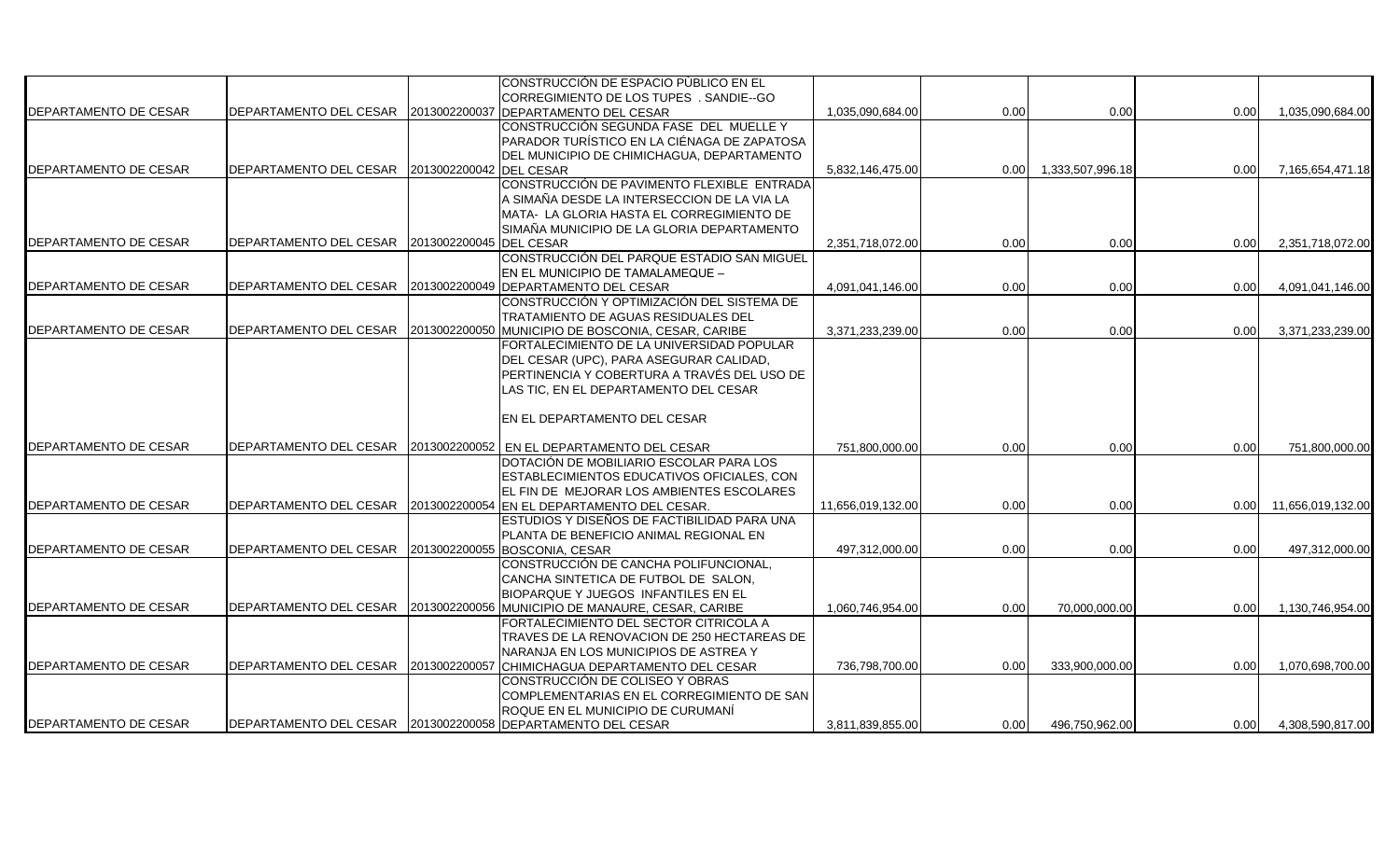| <b>DEPARTAMENTO DE CESAR</b> | DEPARTAMENTO DEL CESAR                     | 2013002200059 | MEJORAMIENTO SOCIOECONOMICO PARA LA<br>SEGURIDAD ALIMENTARIA DE 250 FAMILIAS<br>CAMPESINAS CON IMPLEMENTACIÓN DE MODELOS<br>PILOTOS DE PRODUCC HORTALIZAS, PLATANO Y<br>FRUTA EN LOS MUNICIPIOS DEL COPEY, AGUSTIN<br>CODAZZI, LA PAZ, MANAURE, | 1,376,020,938.00 | 0.00 | 1,227,436,000.00 | 0.00 | 2,603,456,938.00 |
|------------------------------|--------------------------------------------|---------------|-------------------------------------------------------------------------------------------------------------------------------------------------------------------------------------------------------------------------------------------------|------------------|------|------------------|------|------------------|
| <b>DEPARTAMENTO DE CESAR</b> | DEPARTAMENTO DEL CESAR                     | 2013002200060 | CONSTRUCCIÓN DE CERRAMIENTO EN PREDIO DE<br>LA UNIVERSIDAD POPULAR DEL CESAR SECCIONAL<br>MUNINICIPIO DE AGUACHICA, CESAR, CARIBE                                                                                                               | 738,062,881.00   | 0.00 | 0.00             | 0.00 | 738,062,881.00   |
| <b>DEPARTAMENTO DE CESAR</b> | DEPARTAMENTO DEL CESAR                     | 2013002200061 | IMPLEMENTACIÓN ACTIVIDADES PARA TERMINACIÓN<br>Y AMPLIACIÓN CANAL AGUAS LLUVIAS EN LOS<br>BARRIOS LA CONCENTRACIÓN, SAN PEDRO Y LA<br>ESPERANZA PAILITAS, CESAR, CARIBE                                                                         | 375,127,346.00   | 0.00 | 0.00             | 0.00 | 375,127,346.00   |
| <b>DEPARTAMENTO DE CESAR</b> | DEPARTAMENTO DEL CESAR                     | 2013002200062 | PREVENCIÓN Y CONTROL DE LA RABIA BOVINA DE<br>ORIGEN SILVESTRE EN ZONAS GANADERAS DEL<br><b>DEPARTAMENTO DEL CESAR</b>                                                                                                                          | 128,369,120.00   | 0.00 | 287,145,050.00   | 0.00 | 415,514,170.00   |
| <b>DEPARTAMENTO DE CESAR</b> | DEPARTAMENTO DEL CESAR                     |               | ADECUACIÓN DEL SISTEMA DE TRATAMIENTO DE<br>AGUAS RESIDUALES EN EL MUNICIPIO DE<br>2013002200063 TAMALAMEQUE, CESAR.                                                                                                                            | 812,909,828.00   | 0.00 | 0.00             | 0.00 | 812,909,828.00   |
| <b>DEPARTAMENTO DE CESAR</b> | DEPARTAMENTO DEL CESAR                     | 2013002200064 | CONSTRUCCIÓN DEL RELLENO SANITARIO<br>REGIONAL DEL NOROCCIDENTE DEL<br><b>DEPARTAMENTO DEL CESAR</b><br>ADECUACIÓN DE ESPACIO PÚBLICO EN LA CALLE 2                                                                                             | 2,650,166,947.00 | 0.00 | 450,000,000.00   | 0.00 | 3,100,166,947.00 |
| <b>DEPARTAMENTO DE CESAR</b> | DEPARTAMENTO DEL CESAR                     |               | ENTRE LA TRONCAL Y LA CARRERA 15 DEL BARRIO<br>SANTISIMA TRINIDAD - CABECERA MUNICIPAL DE<br>2013002200066 CURUMANI, CESAR, CARIBE                                                                                                              | 2,905,155,036.00 | 0.00 | 0.00             | 0.00 | 2,905,155,036.00 |
| <b>DEPARTAMENTO DE CESAR</b> | DEPARTAMENTO DEL CESAR                     | 2013002200067 | CONSTRUCCIÓN SEGUNDA ETAPA DE ALAMEDA Y<br>SENDERO URBANO DE LA CALLE 5 Y AVENIDA<br>KENNEDY EN EL MUNICIPIO DE AGUACHICA, CESAR,<br><b>CARIBE</b>                                                                                              | 8,690,879,542.00 | 0.00 | 0.00             | 0.00 | 8,690,879,542.00 |
| <b>DEPARTAMENTO DE CESAR</b> | DEPARTAMENTO DEL CESAR                     | 2013002200069 | CONSTRUCCIÓN DEL NUEVO POZO PROFUNDO Y<br>LÍNEA DE IMPULSIÓN DEL SISTEMA DE ACUEDUCTO<br>CABECERA MUNICIPAL DE ASTREA-DEPARTAMENTO<br><b>DEL CESAR</b>                                                                                          | 404,310,981.00   | 0.00 | 0.00             | 0.00 | 404,310,981.00   |
| <b>DEPARTAMENTO DE CESAR</b> | DEPARTAMENTO DEL CESAR                     | 2013002200070 | CONSTRUCCIÓN Y MONTAJE DE CUBIERTA EN<br>ESTRUCTURA METÁLICA REMODELACIÓN DE<br>INFRAESTRUCTURA DEL POLIDEPORTIVO CARLOS<br>TOLEDO FRANCO EN SAN MARTÍN, CESAR, CARIBE                                                                          | 2,266,332,408.00 | 0.00 | 400,000,000.00   | 0.00 | 2,666,332,408.00 |
| <b>DEPARTAMENTO DE CESAR</b> | DEPARTAMENTO DEL CESAR 2013002200071 CESAR |               | CONSTRUCCIÓN DE LAS REDES DE MEDIA Y BAJA<br>TENSIÓN PARA LA ELECTRIFICACIÓN RURAL DE LAS<br>VEREDAS DE LOS MUNICIPIOS DE PELAYA. LA<br>GLORIA Y SAN MARTIN DEL DEPARTAMENTO DEL                                                                | 4,275,560,469.00 | 0.00 | 0.00             | 0.00 | 4,275,560,469.00 |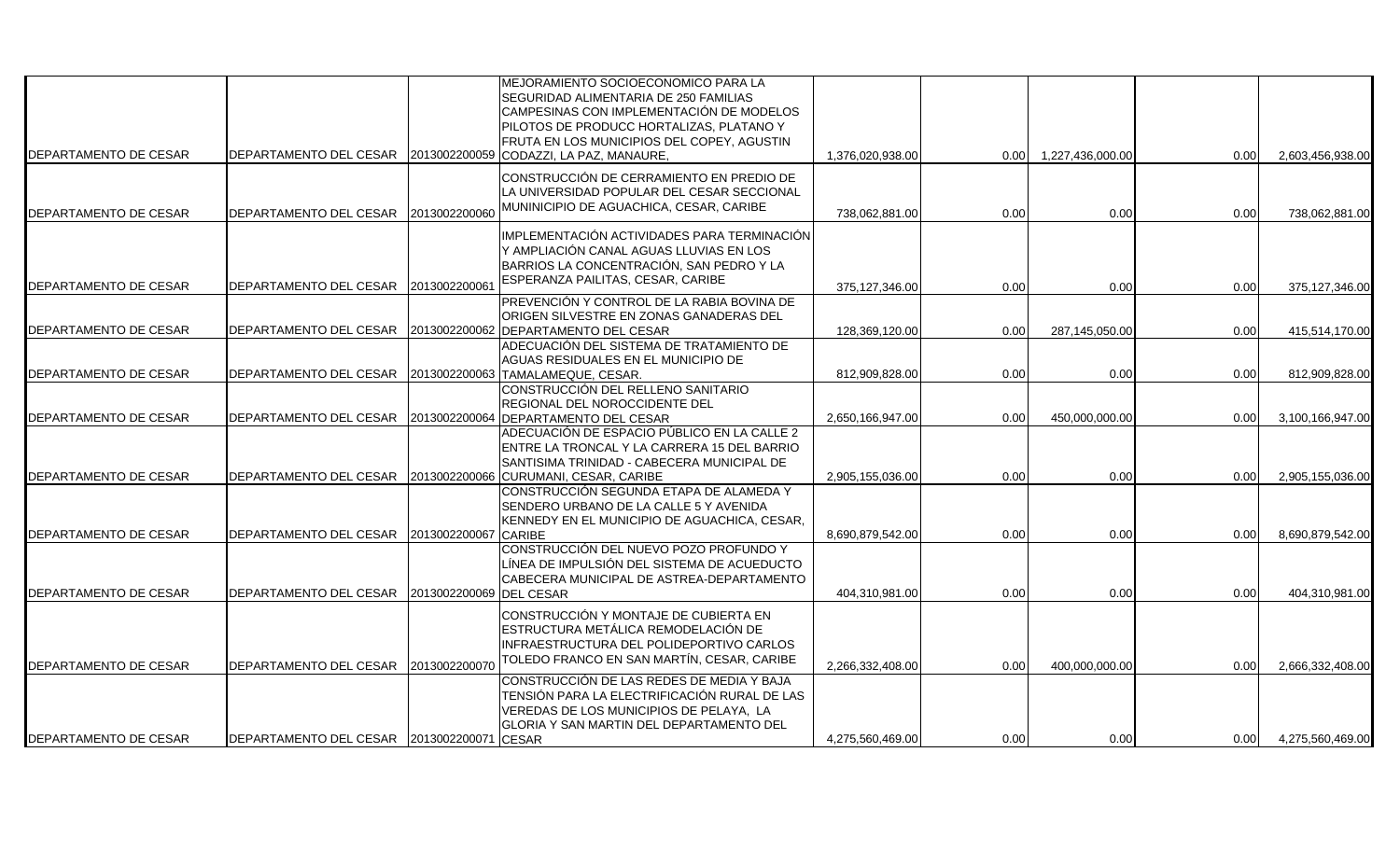|                              |                                      |               | APOYO Y FORTALECIMIENTO DE 10 ASOCIACIONES<br>PESQUERAS DEL COMPLEJO CENAGOSO DE LA                                                                                                                                         |                  |      |                  |      |                   |
|------------------------------|--------------------------------------|---------------|-----------------------------------------------------------------------------------------------------------------------------------------------------------------------------------------------------------------------------|------------------|------|------------------|------|-------------------|
| DEPARTAMENTO DE CESAR        | DEPARTAMENTO DEL CESAR 2013002200073 |               | ZAPATOSA Y ZONAS RIBEREÑAS                                                                                                                                                                                                  | 400,015,220.00   | 0.00 | 0.00             | 0.00 | 400,015,220.00    |
|                              |                                      |               | MEJORAMIENTO DE LA VÍA QUE COMUNICA AL<br>CORREGIMIENTO DE ESTADOS UNIDOS CON EL<br>MUNICIPIO DE BECERRIL, DEPARTAMENTO DEL                                                                                                 |                  |      |                  |      |                   |
| DEPARTAMENTO DE CESAR        | DEPARTAMENTO DEL CESAR               | 2013002200074 | <b>CESAR</b>                                                                                                                                                                                                                | 9.907.793.431.00 | 0.00 | 2.984.229.669.36 | 0.00 | 12,892,023,100.36 |
|                              |                                      |               | MEJORAMIENTO DELAPRODUCTIVIDAD Y CALIDAD<br>DEL GRANO DE CAFE MEDIANTE LARENOVACION<br>DECAFETALES ENVEJECIDOS YLA IMPLEMENT<br>TACIONDEUN PLAN PARA EL CONTROL INTEGRADO<br>DELA BROCA Y LA ROYA ENLAS CAFETERAS           |                  |      |                  |      |                   |
| DEPARTAMENTO DE CESAR        | DEPARTAMENTO DEL CESAR               | 2013002200075 | DEPARTAMENTODELCESAR                                                                                                                                                                                                        | 99.996.000.00    | 0.00 | 80,500,000.00    | 0.00 | 180,496,000.00    |
| DEPARTAMENTO DE CESAR        | DEPARTAMENTO DEL CESAR               | 2013002200076 | CONSTRUCCIÓN DE LA PLAZA DE MERCADO DEL<br>MUNICIPIO DE PELAYA EN EL DEPARTAMENTO DEL<br><b>CESAR</b>                                                                                                                       | 1.208.225.442.00 | 0.00 | 0.00             | 0.00 | 1,208,225,442.00  |
| DEPARTAMENTO DE CESAR        | DEPARTAMENTO DEL CESAR               | 2013002200077 | CONSTRUCCIÓN COMPLEJO DEPORTIVO LAS<br>MACIEGAS RÍO DE ORO, CESAR, CARIBE                                                                                                                                                   | 2,197,425,646.00 | 0.00 | 0.00             | 0.00 | 2,197,425,646.00  |
|                              |                                      |               | REHABILITACIÓN DE LA VÍA GONZALEZ – EL<br>CHAMIZO, MEDIANTE EL BACHEO, SOBRE CARPETA<br>Y CONSTRUCCION DE OBRAS DE ARTE EN EL                                                                                               |                  |      |                  |      |                   |
| DEPARTAMENTO DE CESAR        | DEPARTAMENTO DEL CESAR               | 2013002200078 | MUNICIPIO DE GONZÁLEZ DEPARTAMENTO DEL<br><b>CESAR</b>                                                                                                                                                                      | 2,454,668,132.00 | 0.00 | 0.00             | 0.00 | 2,454,668,132.00  |
|                              |                                      |               | MEJORAMIENTO DE LA COMPETITIVIDAD Y<br>SOSTENIBILIDAD DE LA PRODUCCIÓN<br>AGROPECUARIA EN EL DEPARTAMENTO DEL CESAR.<br>A TRAVÉS DE LA APLICA CIÓN DEL INCENTIVO A LA<br>CAPITALIZACIÓN RURAL DEL CESAR A LOS               |                  |      |                  |      |                   |
| DEPARTAMENTO DE CESAR        | DEPARTAMENTO DEL CESAR               | 2013002200079 | PEQUEÑOS Y MEDIANOS PRODUCTORES                                                                                                                                                                                             | 2.700.000.000.00 | 0.00 | 0.00             | 0.00 | 2,700,000,000.00  |
| DEPARTAMENTO DE CESAR        | DEPARTAMENTO DEL CESAR               |               | CONSTRUCCIÓN REUBICACION DE 80 VIVIENDAS EN<br>ZONA DE ALTO RIES--GO NO MITIGABLE DEL BARRIO<br>2013002200080 EL CABLE GAMARRA, CESAR, CARIBE                                                                               | 1,933,100,961.00 | 0.00 | 0.00             | 0.00 | 1,933,100,961.00  |
| <b>DEPARTAMENTO DE CESAR</b> | DEPARTAMENTO DEL CESAR               | 2013002200081 | CONSTRUCCIÓN DE LAS OBRAS DEL PROYECTO DE<br>ARQUITECTURA BIOCLIMÁTICA PARA LA NUEVA<br>SEDE DE CORPOCESAR, ETAPA II. VALLEDUPAR,<br>CESAR, CARIBE                                                                          | 8,682,819,658.00 | 0.00 | 570,800,672.00   | 0.00 | 9,253,620,330.00  |
| DEPARTAMENTO DE CESAR        | DEPARTAMENTO DEL CESAR 2013002200084 |               | MPLANTACIÓN DE COLISEO CUBIERTO Y<br>ELABORACION DE ESTUDIOS Y DISEÑOS<br>COMPLEMENTARIOS DE ESCENARIOS DEPORTIVOS<br>EN LAS UNIDADES RECREACIONALES DE LOS<br>MUNICIPIOS DE ASTREA Y CHIMICHAGUA<br>DEPARTAMENTO DEL CESAR | 474.974.654.00   | 0.00 | 0.00             | 0.00 | 474,974,654.00    |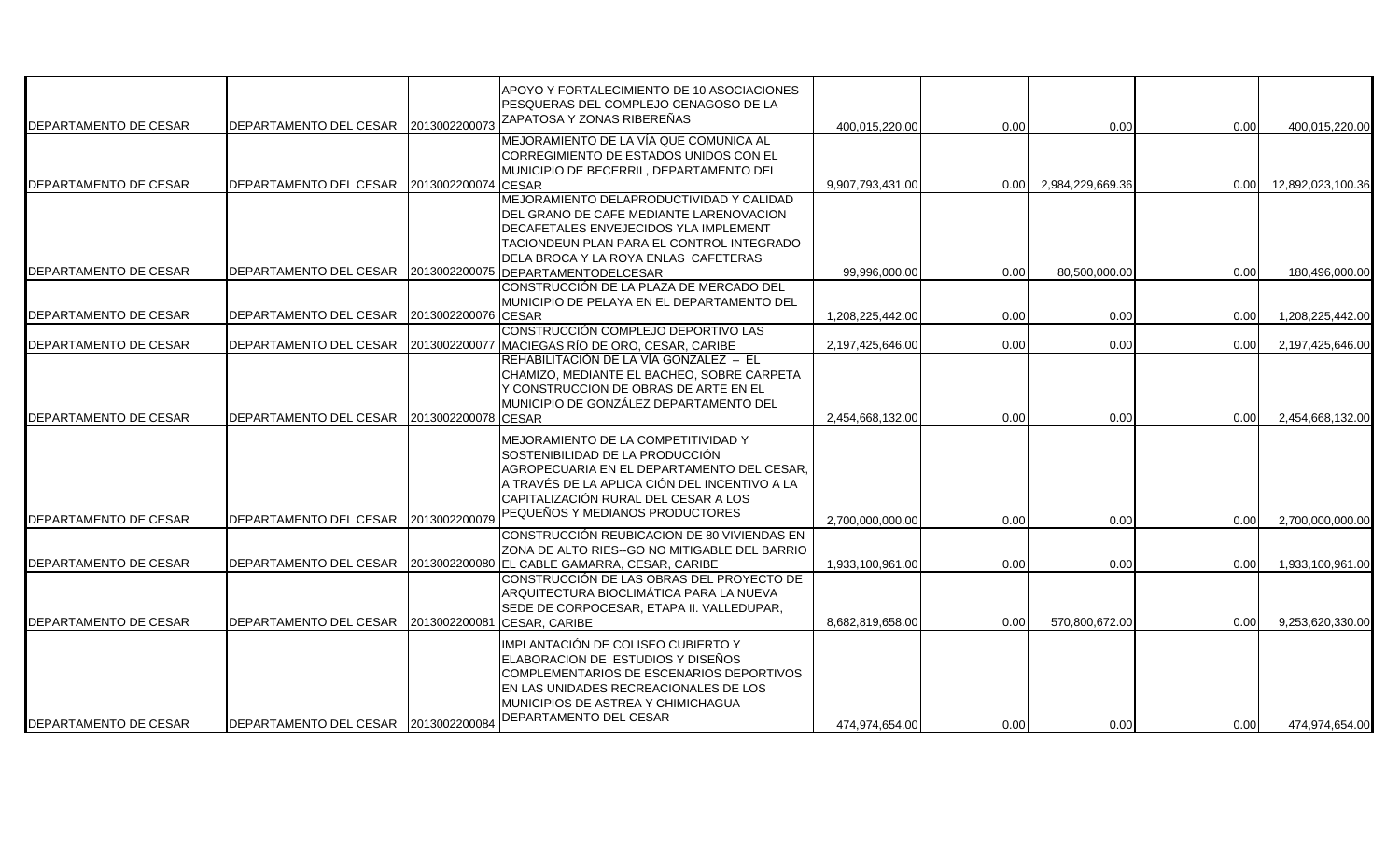|                       |                                      |                     | SUMINISTRO E INSTALACIÓN DE DOS (2) PARQUES                 |                   |      |                |      |                   |
|-----------------------|--------------------------------------|---------------------|-------------------------------------------------------------|-------------------|------|----------------|------|-------------------|
|                       |                                      |                     | BIOSALUDABLES EN EL BARRIO CALIXTO OYAGA Y                  |                   |      |                |      |                   |
|                       |                                      |                     | EL CORREGIMIENTO DE LA SIERRA PARA                          |                   |      |                |      |                   |
|                       |                                      |                     | PROMOVER ESTILOS DE VIDA SALUDABLE EN EL                    |                   |      |                |      |                   |
|                       |                                      |                     |                                                             |                   |      |                |      |                   |
|                       |                                      |                     | MUNICIPIO DE CHIRIGUANÁ DEPARTAMENTO DEL                    |                   |      |                |      |                   |
| DEPARTAMENTO DE CESAR | DEPARTAMENTO DEL CESAR               | 2013002200085       | <b>CESAR</b>                                                | 125,613,925.00    | 0.00 | 0.00           | 0.00 | 125,613,925.00    |
|                       |                                      |                     | MEJORAMIENTO Y PAVIMENTACIÓN DE LA VÍA DEL                  |                   |      |                |      |                   |
|                       |                                      |                     | CORREGIMIENTO LA VICTORIA DE SAN ISIDRO A                   |                   |      |                |      |                   |
|                       |                                      |                     | INTERSECCIÓN RUTA 49 , DEPARTAMENTO DEL                     |                   |      |                |      |                   |
| DEPARTAMENTO DE CESAR | DEPARTAMENTO DEL CESAR               | 2013002200086       | <b>CESAR</b>                                                | 13.523.012.700.00 | 0.00 | 0.00           | 0.00 | 13,523,012,700.00 |
|                       |                                      |                     | CONSTRUCCIÓN DE PAVIMENTO RIGIDO EN LA                      |                   |      |                |      |                   |
|                       |                                      |                     | CALLE 14 ENTRE CARRERAS 14 Y 23, CARRERA 14                 |                   |      |                |      |                   |
|                       |                                      |                     | ENTRE CALLES 14 Y 15, CARRERA 18A ENTRE                     |                   |      |                |      |                   |
|                       |                                      |                     | CALLES 21 Y 28 Y CALLE 24 ENTRE CARRERAS 18 Y               |                   |      |                |      |                   |
| DEPARTAMENTO DE CESAR | DEPARTAMENTO DEL CESAR 2013002200087 |                     | 23A DEL MUNICIPIO DE BOSCONIA-CESAR                         | 3,421,635,003.00  | 0.00 | 204,725,680.00 | 0.00 | 3,626,360,683.00  |
|                       |                                      |                     | MEJORAMIENTO DE LA LÍNEA DE CONDUCCIÓN DEL                  |                   |      |                |      |                   |
|                       |                                      |                     | SISTEMA DE ACUEDUCTO DE LA CABECERA                         |                   |      |                |      |                   |
|                       |                                      |                     | MUNICIPAL DE SAN ALBERTO-DEPARTAMENTO DEL                   |                   |      |                |      |                   |
| DEPARTAMENTO DE CESAR | DEPARTAMENTO DEL CESAR               | 2013002200088 CESAR |                                                             | 3,377,836,559.00  | 0.00 | 0.00           | 0.00 | 3,377,836,559.00  |
|                       |                                      |                     | CONSTRUCCIÓN EN PAVIMENTO RIGIDO LA                         |                   |      |                |      |                   |
|                       |                                      |                     |                                                             |                   |      |                |      |                   |
|                       |                                      |                     | CARRERA 4G ENTRE 21 Y 26 EN EL MUNICIPIO DE                 |                   |      |                |      |                   |
| DEPARTAMENTO DE CESAR | DEPARTAMENTO DEL CESAR               |                     | 2013002200089 VALLEDUPAR DEPARTAMENTO DEL CESAR             | 449,791,877.00    | 0.00 | 0.00           | 0.00 | 449,791,877.00    |
|                       |                                      |                     | CONSTRUCCIÓN DE PAVIMENTO EN CONCRETO                       |                   |      |                |      |                   |
|                       |                                      |                     | RIGIDO DE 4000 PSI PARA LAS LAS DIFERENTES                  |                   |      |                |      |                   |
|                       |                                      |                     | CALLES Y CARRERAS DEL CASCO URBANO DEL                      |                   |      |                |      |                   |
|                       |                                      |                     | MUNICIPIO DE LA GLORIA DEPARTAMENTO DEL                     |                   |      |                |      |                   |
| DEPARTAMENTO DE CESAR | DEPARTAMENTO DEL CESAR               | 2013002200091       | <b>CESAR</b>                                                | 2,122,725,787.00  | 0.00 | 122,084,464.00 | 0.00 | 2,244,810,251.00  |
|                       |                                      |                     | CONSTRUCCIÓN DE UN POZO PROFUNDO Y                          |                   |      |                |      |                   |
|                       |                                      |                     | ADECUACIÓN DE LAS INSTALACIONES FÍSICAS Y                   |                   |      |                |      |                   |
|                       |                                      |                     | ELEVACIÓN DE LA TUBERÍA DE FUNDA EN LOS                     |                   |      |                |      |                   |
|                       |                                      |                     | POZOS NO. 2 Y NO. 5 DE EXTRACCIÓN DE AGUAS                  |                   |      |                |      |                   |
|                       |                                      |                     | SUBTERRANEAS DEL SISTEMAS DE ACUEDUCTO DEL                  |                   |      |                |      |                   |
|                       | DEPARTAMENTO DEL CESAR               |                     |                                                             |                   |      |                |      |                   |
| DEPARTAMENTO DE CESAR |                                      | 2013002200092       | MUNICIPIO DE BOSCONIA-CESAR                                 | 1,241,875,351.00  | 0.00 | 0.00           | 0.00 | 1,241,875,351.00  |
|                       |                                      |                     | DESARROLLO DE ACTIVIDADES DE                                |                   |      |                |      |                   |
|                       |                                      |                     | RECONSTRUCCIÓN DE LAS REDES ELÉCTRICAS                      |                   |      |                |      |                   |
|                       |                                      |                     | PARA FAMILIAS VÍCTIMAS DEL CONFLICTO EN EL                  |                   |      |                |      |                   |
|                       |                                      |                     | CORREGIMIENTO DE SANTA ISABEL MUICIPIO DE                   |                   |      |                |      |                   |
| DEPARTAMENTO DE CESAR | DEPARTAMENTO DEL CESAR               | 2013002200093       | CURUMANI DEPARTAMENTO DEL CESAR                             | 1,285,137,992.00  | 0.00 | 0.00           | 0.00 | 1,285,137,992.00  |
|                       |                                      |                     | ADECUACIÓN MEJORAMIENTO DEL POLIDEPORTIVO                   |                   |      |                |      |                   |
|                       |                                      |                     |                                                             |                   |      |                |      |                   |
|                       |                                      |                     | JOSE ABRAHAM ATUESTA Y PAVIMENTACION DE LAS                 |                   |      |                |      |                   |
|                       |                                      |                     | VIAS DE ACCESO Y CIRCUNDANTES MUNICIPIO DE                  |                   |      |                |      |                   |
| DEPARTAMENTO DE CESAR | DEPARTAMENTO DEL CESAR               | 2013002200094       | LA PAZ, CESAR, CARIBE                                       | 2,960,901,632.00  | 0.00 | 0.00           | 0.00 | 2,960,901,632.00  |
|                       |                                      |                     | CONSTRUCCIÓN DE TRES PUENTES RURALES Y DOS                  |                   |      |                |      |                   |
|                       |                                      |                     | URBANOS EN EL MUNICIPIO DE PAILITAS,                        |                   |      |                |      |                   |
|                       |                                      |                     |                                                             |                   |      |                |      |                   |
| DEPARTAMENTO DE CESAR |                                      |                     | DEPARTAMENTO DEL CESAR 2013002200096 DEPARTAMENTO DEL CESAR | 2,426,005,274.00  | 0.00 | 0.00           | 0.00 | 2,426,005,274.00  |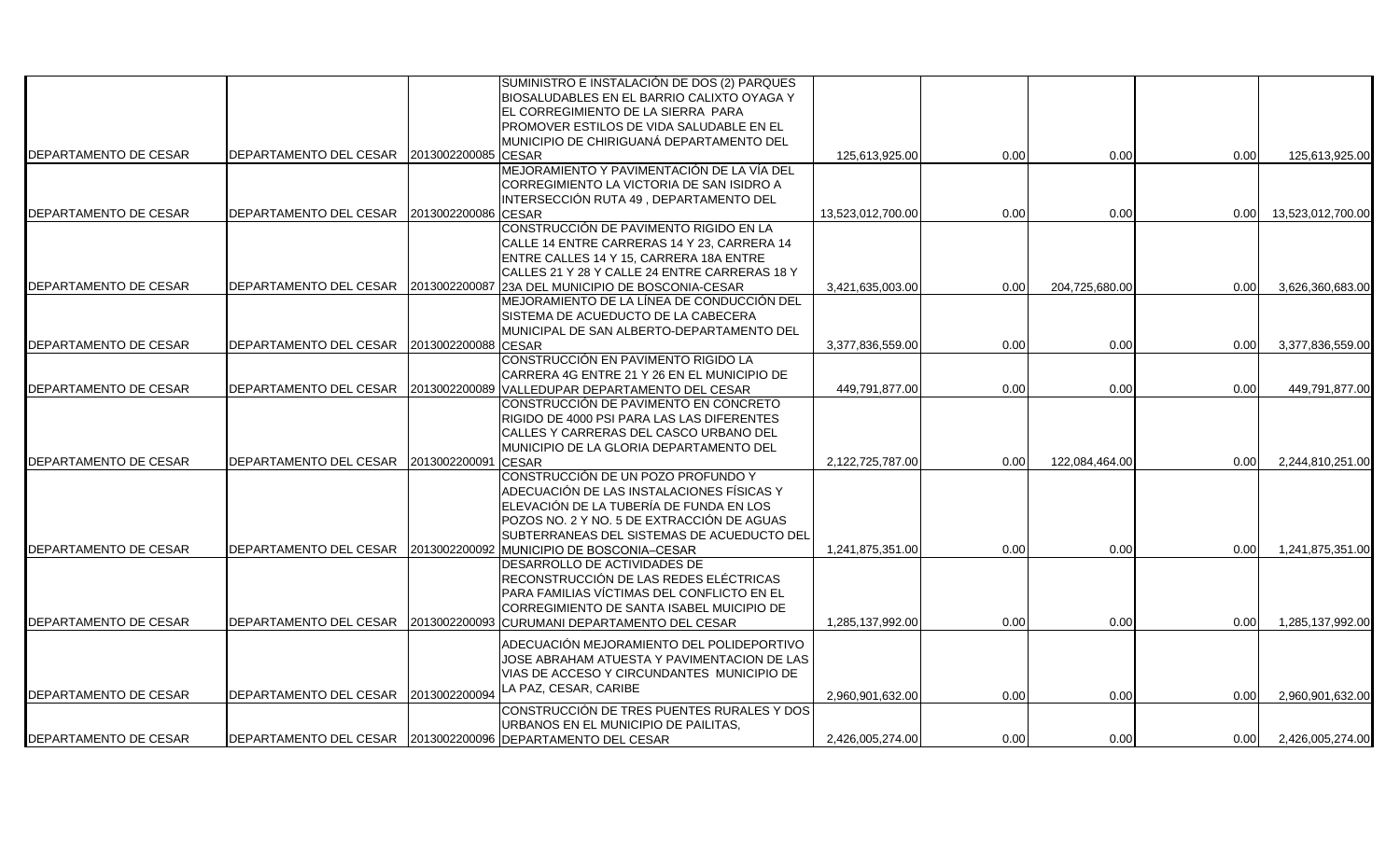|                              |                                                            |                     | ESTUDIOS Y DISEÑOS DE ARQUITECTURA E                                   |                  |      |                |      |                  |
|------------------------------|------------------------------------------------------------|---------------------|------------------------------------------------------------------------|------------------|------|----------------|------|------------------|
|                              |                                                            |                     |                                                                        |                  |      |                |      |                  |
|                              |                                                            |                     | INGENIERIA PARA LA REMODELACION Y                                      |                  |      |                |      |                  |
|                              |                                                            |                     | ADECUACION DE LOS PARQUES VALLE MEZA,                                  |                  |      |                |      |                  |
|                              |                                                            |                     | SICARARE, LA NEVADA Y LA CANCHA DE FUTBOL                              |                  |      |                |      |                  |
|                              |                                                            |                     | DEL BARRIO DIVINO NIÑO DEL MUNICIPIO DE                                |                  |      |                |      |                  |
| <b>DEPARTAMENTO DE CESAR</b> | DEPARTAMENTO DEL CESAR 2013002200097 VALLEDUPAR - CESAR    |                     |                                                                        | 388,257,104.00   | 0.00 | 0.00           | 0.00 | 388,257,104.00   |
|                              |                                                            |                     | ESTUDIOS Y DISEÑOS ARQUITECTONICOS Y DE                                |                  |      |                |      |                  |
|                              |                                                            |                     | INGENIERÍA PARA LA CONSTRUCCIÓN,                                       |                  |      |                |      |                  |
|                              |                                                            |                     | REMODELACIÓN Y ADECUACIÓN DE ESCENARIOS                                |                  |      |                |      |                  |
|                              |                                                            |                     | DEPORTIVOS EN LA VILLA OLÍMPICA DEL MUNICIPIO                          |                  |      |                |      |                  |
| DEPARTAMENTO DE CESAR        | DEPARTAMENTO DEL CESAR 2013002200099                       |                     | <b>DE VALLEDUPAR, CESAR</b>                                            | 948,126,448.00   | 0.00 | 0.00           | 0.00 | 948,126,448.00   |
|                              |                                                            |                     | CONSTRUCCIÓN DEL SISTEMA DE ELECTRIFICACION                            |                  |      |                |      |                  |
|                              |                                                            |                     | RURAL PARA CINCO VEREDAS Y PUNTAS Y COLAS                              |                  |      |                |      |                  |
|                              |                                                            |                     | DE LAS VEREDAS LA DORADA Y EL LORO EN SAN                              |                  |      |                |      |                  |
| DEPARTAMENTO DE CESAR        | DEPARTAMENTO DEL CESAR 2014002200001 MARTÍN, CESAR, CARIBE |                     |                                                                        | 2,458,641,096.00 | 0.00 | 0.00           | 0.00 | 2,458,641,096.00 |
|                              |                                                            |                     | SERVICIO DE TRANSPORTE ESCOLAR PARA LOS                                |                  |      |                |      |                  |
|                              |                                                            |                     | NIÑOS, NIÑAS Y ADOLESCENTES EN TODO EL EL                              |                  |      |                |      |                  |
| DEPARTAMENTO DE CESAR        |                                                            |                     | DEPARTAMENTO DEL CESAR 2014002200003 DEPARTAMENTO DEL CESAR, CARIBE    | 1,895,139,426.00 | 0.00 | 0.00           | 0.00 | 1,895,139,426.00 |
|                              |                                                            |                     | APLICACIÓN DEL INCENTIVO A LA CAPITALIZACION                           |                  |      |                |      |                  |
|                              |                                                            |                     | RURAL DEL CESAR PARA LOS PEQUEÑOS Y                                    |                  |      |                |      |                  |
|                              |                                                            |                     |                                                                        |                  |      |                |      |                  |
|                              |                                                            |                     | MEDIANO PRODUCTORES, CON EL FIN DE MEJORAR                             |                  |      |                |      |                  |
|                              |                                                            |                     | LA PRO DUCTIVIDAD Y COMPETITIVIDAD DEL                                 |                  |      |                |      |                  |
|                              |                                                            |                     | <b>ISECTOR AGROPECUARIO EN EL DEPARTAMENTO</b>                         |                  |      |                |      |                  |
| DEPARTAMENTO DE CESAR        | DEPARTAMENTO DEL CESAR                                     | 2014002200004       | <b>DEL CESAR</b>                                                       | 2,700,000,000.00 | 0.00 | 0.00           | 0.00 | 2,700,000,000.00 |
|                              |                                                            |                     | MEJORAMIENTO Y FORTALECIMIENTO DE LA                                   |                  |      |                |      |                  |
|                              |                                                            |                     | DEMANDA ESTUDIANTIL VULNERABLE DE                                      |                  |      |                |      |                  |
|                              |                                                            |                     | EDUCACIÓN SUPERIOR OFICIAL A TRAVÉS DEL                                |                  |      |                |      |                  |
|                              |                                                            |                     | FONDO FEDESCESAR EN EL DEPARTAMENTO DEL                                |                  |      |                |      |                  |
| DEPARTAMENTO DE CESAR        | <b>IDEPARTAMENTO DEL CESAR</b>                             | 2014002200005 CESAR |                                                                        | 7,420,000,000.00 | 0.00 | 0.00           | 0.00 | 7,420,000,000.00 |
|                              |                                                            |                     | FORTALECIMIENTO A LA CALIDAD EDUCATIVA                                 |                  |      |                |      |                  |
|                              |                                                            |                     | MEDIANTE GRATUIDAD PARA JÓVENES Y ADULTOS                              |                  |      |                |      |                  |
|                              |                                                            |                     | DE LOS GRADOS 12 Y 13 Y LOS CICLOS 1 AL 6 EN EL                        |                  |      |                |      |                  |
| DEPARTAMENTO DE CESAR        |                                                            |                     | DEPARTAMENTO DEL CESAR 2014002200006 DEPARTAMENTO DEL CESAR            | 1,100,000,000.00 | 0.00 | 0.00           | 0.00 | 1,100,000,000.00 |
|                              |                                                            |                     | FORTALECIMIENTO DE LOS ESTABLECIMIENTOS                                |                  |      |                |      |                  |
|                              |                                                            |                     | EDU. CON METODOLOGÍAS DE APRENDIZAJE PARA                              |                  |      |                |      |                  |
|                              |                                                            |                     | EL PROCESO DE COMPETENCIAS DE LECTURA Y                                |                  |      |                |      |                  |
|                              |                                                            |                     | ESCRITURA EN EL DEPARTAMENTO DEL CESAR.                                |                  |      |                |      |                  |
| DEPARTAMENTO DE CESAR        | DEPARTAMENTO DEL CESAR 2014002200008 CARIBE                |                     |                                                                        | 3,499,846,642.00 | 0.00 | 0.00           | 0.00 | 3,499,846,642.00 |
|                              |                                                            |                     | CONSTRUCCIÓN DEL PARQUE " EL CAFÉ"                                     |                  |      |                |      |                  |
|                              |                                                            |                     | CORREGIMIENTO DE SAN JOSÉ DE ORIENTE                                   |                  |      |                |      |                  |
|                              |                                                            |                     |                                                                        |                  |      |                |      |                  |
| DEPARTAMENTO DE CESAR        |                                                            |                     | DEPARTAMENTO DEL CESAR 2014002200010 MUNICIPIO DE LA PAZ CESAR, CARIBE | 1,701,634,378.60 | 0.00 | 261,970,661.15 | 0.00 | 1,963,605,039.75 |
|                              |                                                            |                     | CONSTRUCCIÓN DE LA PLAZA DE MERCADO DEL                                |                  |      |                |      |                  |
|                              |                                                            |                     | MUNICIPIO DE BOSCONIA, DEPARTAMENTO DEL                                |                  |      |                |      |                  |
| DEPARTAMENTO DE CESAR        | DEPARTAMENTO DEL CESAR 2014002200011 CESAR                 |                     |                                                                        | 4.849.762.549.00 | 0.00 | 0.00           | 0.00 | 4,849,762,549.00 |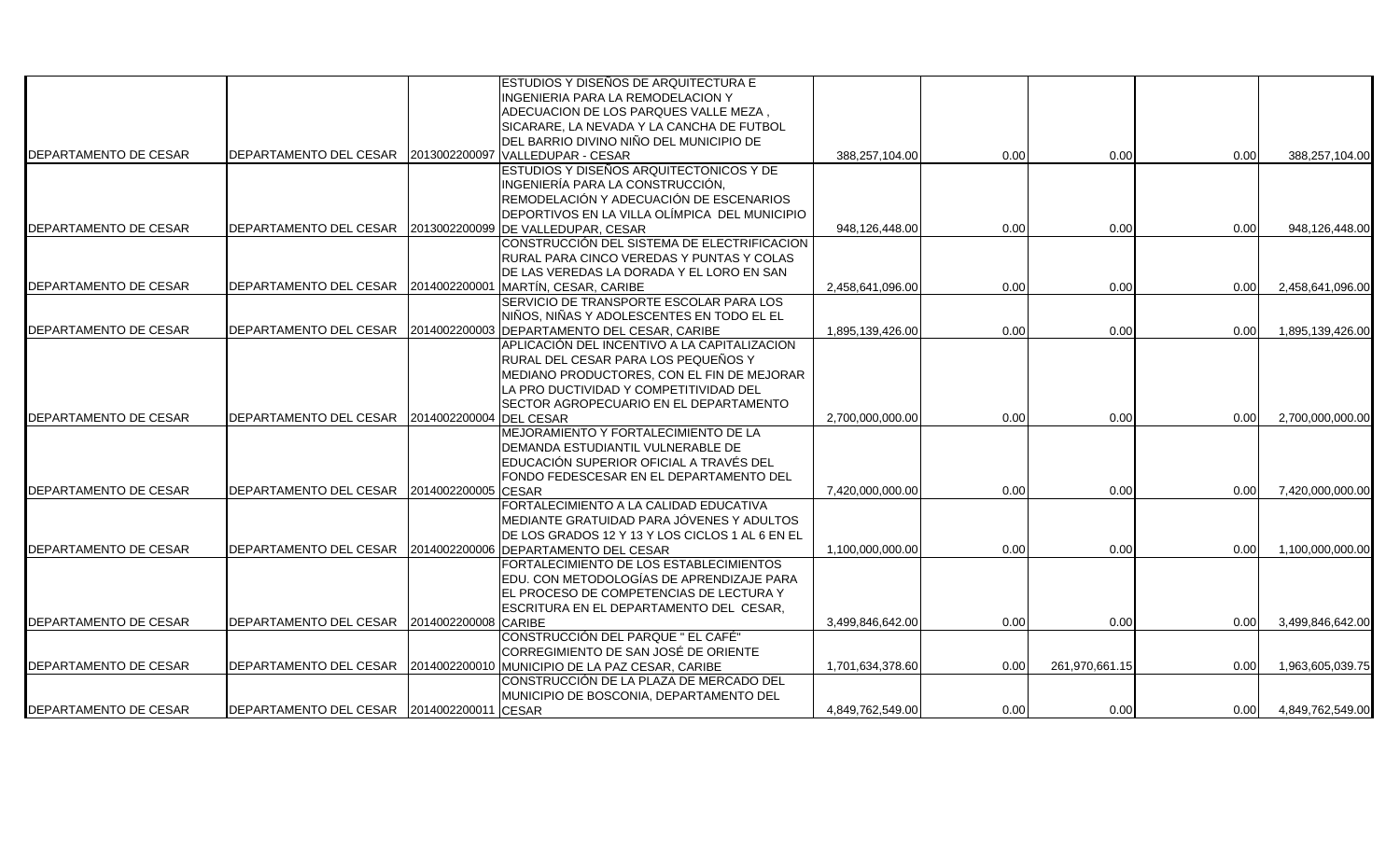|                       |                                                                   |                      | MEJORAMIENTO Y REHABILITACIÓN DE LA CARRERA                                          |                   |      |                  |      |                        |
|-----------------------|-------------------------------------------------------------------|----------------------|--------------------------------------------------------------------------------------|-------------------|------|------------------|------|------------------------|
|                       |                                                                   |                      | 16 Y ADECUACIÓN DEL ESPACIO PÚBLICO, EN EL                                           |                   |      |                  |      |                        |
|                       |                                                                   |                      | TRAMO COMPRENDIDO ENTRE LA GLORIETA NORTE                                            |                   |      |                  |      |                        |
|                       |                                                                   |                      | SALIDA A VALLEDUPAR Y GLORIETA SUR SALIDA A                                          |                   |      |                  |      |                        |
|                       |                                                                   |                      | BECERRIL, EN EL MUNICIPIO DE AGUSTÍN CODAZZI,                                        |                   |      |                  |      |                        |
| DEPARTAMENTO DE CESAR | DEPARTAMENTO DEL CESAR                                            | 2014002200013 CESAR. |                                                                                      | 9,958,089,308.00  | 0.00 | 4,886,635,956.00 | 0.00 | 14,844,725,264.00      |
|                       |                                                                   |                      | CONSTRUCCIÓN NUEVO HOSPITAL INMACULADA                                               |                   |      |                  |      |                        |
|                       |                                                                   |                      | CONCEPCIÓN DEL MUNICIPIO DE CHIMICHAGUA -                                            |                   |      |                  |      |                        |
| DEPARTAMENTO DE CESAR | DEPARTAMENTO DEL CESAR                                            | 2014002200014        | <b>CESAR</b>                                                                         | 9,283,949,568.00  | 0.00 | 0.00             | 0.00 | 9,283,949,568.00       |
|                       |                                                                   |                      | MEJORAMIENTO DEL PARQUE "LÚDICO-RECREATIVO                                           |                   |      |                  |      |                        |
|                       |                                                                   |                      | MARENCO" Y SU ESPACIO PÚBLICO, EN EL                                                 |                   |      |                  |      |                        |
|                       |                                                                   |                      | MUNICIPIO DE SAN DIEGO EN EL DEPARTAMENTO                                            |                   |      |                  |      |                        |
| DEPARTAMENTO DE CESAR | DEPARTAMENTO DEL CESAR                                            | 2014002200016        | <b>DEL CESAR</b>                                                                     | 1,964,366,581.00  | 0.00 | 0.00             | 0.00 | 1,964,366,581.00       |
|                       |                                                                   |                      | FORTALECIMIENTO DE LA ESTRATEGIA DE                                                  |                   |      |                  |      |                        |
|                       |                                                                   |                      | RECUPERACIÓN NUTRICIONAL EN NIÑOS Y NIÑAS                                            |                   |      |                  |      |                        |
|                       |                                                                   |                      | MENORES DE CINCO (5) AÑOS EN EL                                                      |                   |      |                  |      |                        |
| DEPARTAMENTO DE CESAR | DEPARTAMENTO DEL CESAR                                            | 2014002200017        | DEPARTAMENTO DEL CESAR                                                               | 4,044,600,000.00  | 0.00 | 0.00             | 0.00 | 4,044,600,000.00       |
|                       |                                                                   |                      | FORTALECIMIENTO DE LA RED DE TRANSPORTE                                              |                   |      |                  |      |                        |
|                       |                                                                   |                      | ASISTENCIAL EN SALUD EN EL DEPARTAMENTO DEL                                          |                   |      |                  |      |                        |
| DEPARTAMENTO DE CESAR | DEPARTAMENTO DEL CESAR                                            | 2014002200019        | <b>CESAR</b>                                                                         | 589,670,000.00    | 0.00 | 0.00             | 0.00 | 589,670,000.00         |
|                       |                                                                   |                      | CONSTRUCCIÓN DE 100 VIP TIPO UNIFAMILIAR Y 140                                       |                   |      |                  |      |                        |
|                       |                                                                   |                      | VIP MULTIFAMILIAR EN LA URBANIZACIÓN                                                 |                   |      |                  |      |                        |
|                       |                                                                   |                      | GUILLERMO PALLARES DEL MUNICIPIO DE                                                  |                   |      |                  |      |                        |
| DEPARTAMENTO DE CESAR | DEPARTAMENTO DEL CESAR                                            | 2014002200021        | CHIRIGUANÁ, CESAR                                                                    | 10,346,531,247.00 | 0.00 | 0.00             | 0.00 | 10,346,531,247.00      |
|                       |                                                                   |                      | REMODELACIÓN Y ADECUACIÓN DEL PARQUE DEL                                             |                   |      |                  |      |                        |
|                       |                                                                   |                      | BARRIO LA NEVADA DEL MUNICIPIO DE VALLEDUPAR                                         |                   |      |                  |      |                        |
| DEPARTAMENTO DE CESAR | DEPARTAMENTO DEL CESAR                                            | 2014002200022        | - CESAR                                                                              | 5,770,348,351.00  | 0.00 | 0.00             | 0.00 | 5,770,348,351.00       |
|                       |                                                                   |                      | FORTALECIMIENTO EL SECTOR AGROINDUSTRIAL A                                           |                   |      |                  |      |                        |
|                       |                                                                   |                      | TRAVÉS DEL MEJORAMIENTO DE LOS PROCESOS DE                                           |                   |      |                  |      |                        |
|                       |                                                                   |                      | PRODUCCION DE TRAPICHES PANELEROS EN EL                                              |                   |      |                  |      |                        |
| DEPARTAMENTO DE CESAR | DEPARTAMENTO DEL CESAR 2014002200024                              |                      | MUNICIPIO GONZÁLEZ, CESAR                                                            | 900,104,427.00    | 0.00 | 0.00             | 0.00 | 900,104,427.00         |
|                       |                                                                   |                      | PREVENCIÓN Y CONTROL DE LA RABIA BOVINA DE                                           |                   |      |                  |      |                        |
|                       |                                                                   |                      |                                                                                      |                   |      |                  |      |                        |
| DEPARTAMENTO DE CESAR | DEPARTAMENTO DEL CESAR                                            | 2014002200025        | ORIGEN SILVESTRE EN ZONAS GANADERAS DEL<br>DEPARTAMENTO DEL CESAR 2014               | 175,298,993.00    | 0.00 | 251,245,050.00   | 0.00 | 426,544,043.00         |
|                       |                                                                   |                      | CONSTRUCCIÓN DE VIVIENDAS DE INTERES                                                 |                   |      |                  |      |                        |
|                       |                                                                   |                      | PRIORITARIO EN LA URBANIZACIÓN SAUL                                                  |                   |      |                  |      |                        |
|                       |                                                                   |                      | MANOSALVA , CORREGIMIENTO DE VALENCIA DE                                             |                   |      |                  |      |                        |
| DEPARTAMENTO DE CESAR | DEPARTAMENTO DEL CESAR                                            | 2014002200026        |                                                                                      |                   | 0.00 | 0.00             | 0.00 | 2,319,533,034.00       |
|                       |                                                                   |                      | JESUS DEL MUNICIPIO DE VALLEDUPAR, CESAR.<br>FORTALECIMIENTO EN LA PRESTACIÓN DE LOS | 2,319,533,034.00  |      |                  |      |                        |
|                       |                                                                   |                      | SERVICIOS MEDIANTE LA ADQUISICIÓN DE EQUIPOS                                         |                   |      |                  |      |                        |
|                       |                                                                   |                      |                                                                                      |                   |      |                  |      |                        |
| DEPARTAMENTO DE CESAR | DEPARTAMENTO DEL CESAR                                            | 2014002200027        | PARA LA E.S.E FRANCISCO CANOSSA DEL                                                  |                   |      |                  |      |                        |
|                       |                                                                   |                      | MUNICIPIO DE PELAYA, CESAR, CARIBE<br>CONSTRUCCIÓN ARQUITECTÓNICA Y URBANÍSTICA      | 769,082,376.00    | 0.00 | 0.00             | 0.00 | 769,082,376.00         |
|                       |                                                                   |                      |                                                                                      |                   |      |                  |      |                        |
| DEPARTAMENTO DE CESAR | DEPARTAMENTO DEL CESAR   2014002200028   MUNICIPIO DE VALLEDUPAR. |                      | DE LA PLAZA DE GOBIERNO DEL CESAR, EN EL                                             |                   |      |                  |      |                        |
|                       |                                                                   |                      |                                                                                      | 11,784,158,180.00 | 0.00 | 0.00             |      | 0.00 11,784,158,180.00 |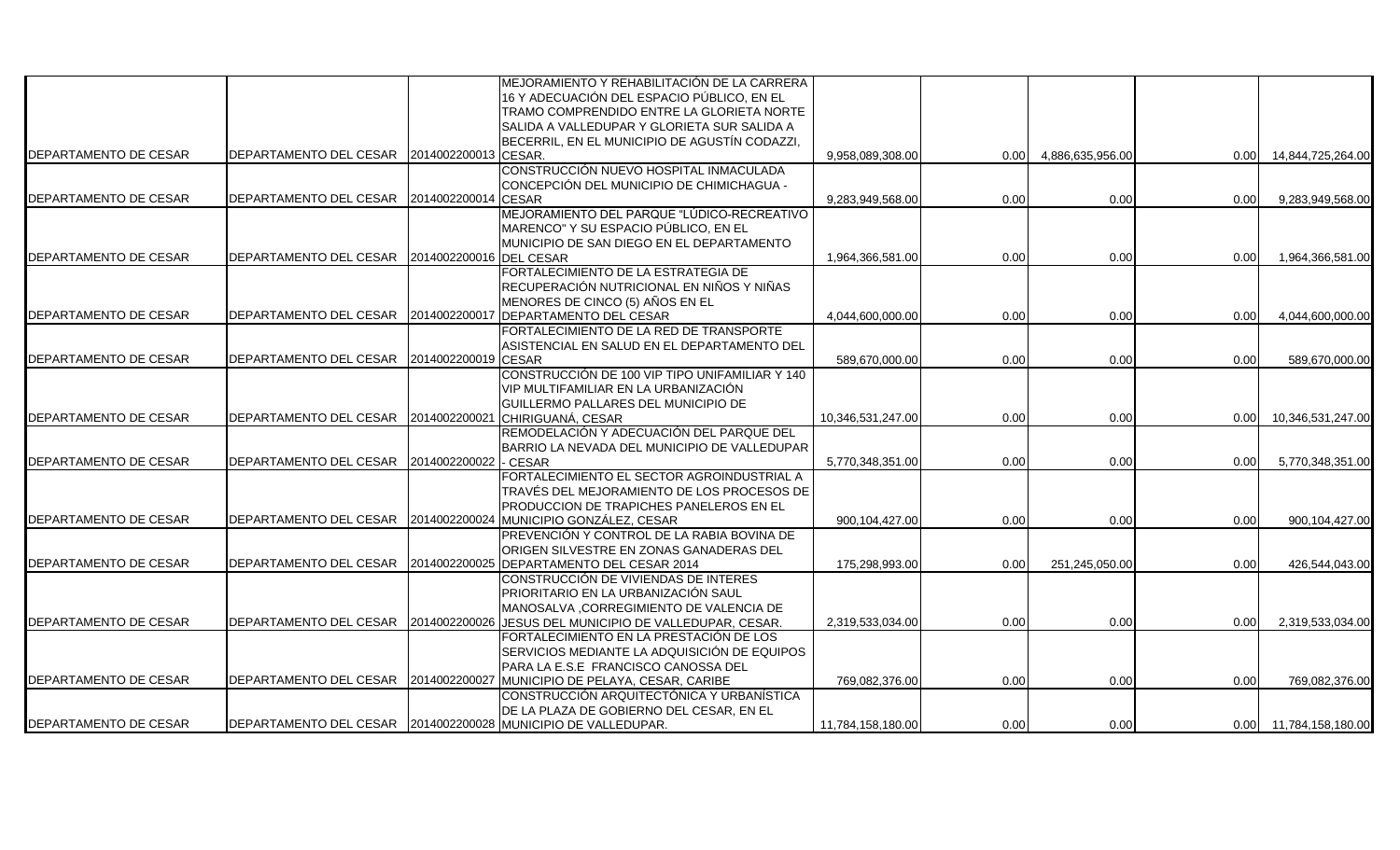|                              |                                      |                         | CONSTRUCCIÓN DE PAVIMENTO, GLORIETA Y           |                   |      |                  |      |                        |
|------------------------------|--------------------------------------|-------------------------|-------------------------------------------------|-------------------|------|------------------|------|------------------------|
|                              |                                      |                         | PARQUE LINEAL EN LA CALLE DE ACCESO A LA        |                   |      |                  |      |                        |
|                              |                                      |                         | ESTACION DEL FERROCARRIL EN EL                  |                   |      |                  |      |                        |
| <b>DEPARTAMENTO DE CESAR</b> | <b>DEPARTAMENTO DEL CESAR</b>        | 2014002200031           | CORREGIMIENTO LA ESTACION GAMARRA, CESAR        | 2,483,043,282.00  | 0.00 | 0.00             | 0.00 | 2,483,043,282.00       |
|                              |                                      |                         | FORTALECIMIENTO DEL FONDO FEDESCESAR PARA       |                   |      |                  |      |                        |
|                              |                                      |                         | QUE LA POBLACIÓN VULNERABLE ACCEDA A LA         |                   |      |                  |      |                        |
|                              |                                      |                         | EDUCACIÓN SUPERIOR EN EL DEPARTAMENTO DEL       |                   |      |                  |      |                        |
| DEPARTAMENTO DE CESAR        | <b>DEPARTAMENTO DEL CESAR</b>        | 2015002200001           | CESAR, AÑO 2015                                 | 7,420,000,000.00  | 0.00 | 0.00             | 0.00 | 7,420,000,000.00       |
|                              |                                      |                         | MEJORAMIENTO DE LAS CONDICIONES                 |                   |      |                  |      |                        |
|                              |                                      |                         | ALIMENTARIAS DE LOS ADULTOS MAYORES DEL         |                   |      |                  |      |                        |
| <b>DEPARTAMENTO DE CESAR</b> | <b>DEPARTAMENTO DEL CESAR</b>        | 2015002200002           | DEPARTAMENTO DEL CESAR, CARIBE                  | 12,358,665,556.00 | 0.00 | 2,584,330,000.00 | 0.00 | 14,942,995,556.00      |
|                              |                                      |                         | FORTALECIMIENTO DE LA CALIDAD EDUCATIVA         |                   |      |                  |      |                        |
|                              |                                      |                         | MEDIANTE LA INTERPRETACIÓN DE INSTRUMENTOS      |                   |      |                  |      |                        |
|                              |                                      |                         | DE EVALUACIÓN ESCOLAR INTERNA TIPO SABER EN     |                   |      |                  |      |                        |
|                              |                                      |                         | LOS ESTABLECIMIENTOS EDU. DEL DEPARTAMENTO      |                   |      |                  |      |                        |
| DEPARTAMENTO DE CESAR        | <b>DEPARTAMENTO DEL CESAR</b>        | 2015002200003 DEL CESAR |                                                 | 4,829,938,240.00  | 0.00 | 0.00             | 0.00 | 4,829,938,240.00       |
|                              |                                      |                         | CONSTRUCCIÓN DE PAVIMENTO EN CONCRETO           |                   |      |                  |      |                        |
|                              |                                      |                         | RÍGIDO EN DIFERENTES SECTORES UBICADOS EN       |                   |      |                  |      |                        |
|                              |                                      |                         | LA CABECERA URBANA DEL MUNICIPIO DE             |                   |      |                  |      |                        |
| DEPARTAMENTO DE CESAR        | DEPARTAMENTO DEL CESAR               | 2015002200004           | TAMALAMEQUE DEPARTAMENTO DEL CESAR              | 1,991,272,141.00  | 0.00 | 0.00             | 0.00 | 1,991,272,141.00       |
|                              |                                      |                         | CONSTRUCCIÓN OBRA NUEVA DEL HOSPITAL SAN        |                   |      |                  |      |                        |
|                              |                                      |                         | ROQUE EN EL MUNICIPIO DE EL COPEY EN EL         |                   |      |                  |      |                        |
| DEPARTAMENTO DE CESAR        | <b>DEPARTAMENTO DEL CESAR</b>        | 2015002200008           | <b>DEPARTAMENTO DEL CESAR.</b>                  | 9,377,741,724.00  | 0.00 | 0.00             | 0.00 | 9,377,741,724.00       |
|                              |                                      |                         |                                                 |                   |      |                  |      |                        |
|                              |                                      |                         | CONSTRUCCIÓN DE PAVIMENTO EN CONCRETO           |                   |      |                  |      |                        |
|                              |                                      |                         | HIDRÁULICO DE LA CALLE 4 ENTRE CARRERA 1 Y 3.   |                   |      |                  |      |                        |
|                              |                                      |                         | CALLE 7 ENTRE CARRERA 6 Y 12, CARRERA 2 ENTRE   |                   |      |                  |      |                        |
|                              |                                      |                         | CALLE 4 Y 5, Y CARRERA 8 ENTRE CALLE 12 Y 17 EN |                   |      |                  |      |                        |
| DEPARTAMENTO DE CESAR        | <b>IDEPARTAMENTO DEL CESAR</b>       | 2015002200009           | LA CABECERA MUNICIPAL DE CHIMICHAGUA - CESAR    | 2,538,547,338.00  | 0.00 |                  |      | 2,658,547,338.00       |
|                              |                                      |                         |                                                 |                   |      | 120,000,000.00   | 0.00 |                        |
|                              |                                      |                         | SUBSIDIO EN ESPECIE PARA MEJORAMIENTO DE        |                   |      |                  |      |                        |
|                              |                                      |                         | VIVIENDA DE MADRES COMUNITARIAS EN EL           |                   |      |                  |      |                        |
| <b>DEPARTAMENTO DE CESAR</b> |                                      |                         | MUNICIPIO AGUACHICA DEPARTAMENTO DEL CESAR      |                   |      |                  |      |                        |
|                              | IDEPARTAMENTO DEL CESAR              | 2015002200010           |                                                 | 1,830,276,175.00  | 0.00 | 775,042,300.00   | 0.00 | 2,605,318,475.00       |
|                              |                                      |                         | ESTUDIOS Y DISEÑOS ARQUITECTÓNICOS Y CIVILES    |                   |      |                  |      |                        |
|                              |                                      |                         | PARA LA CONSTRUCCIÓN DE LA SEGUNDA ETAPA DE     |                   |      |                  |      |                        |
|                              |                                      |                         | LA UNIVERSIDAD NACIONAL. CAMPUS CESAR EN LA     |                   |      |                  |      |                        |
|                              |                                      |                         | IPAZ Y PARA EL CAMPUS DE LA UNIVERSIDAD         |                   |      |                  |      |                        |
|                              |                                      |                         | POPULAR DEL CESAR, SEDE AGUACHICA.              |                   |      |                  |      |                        |
| DEPARTAMENTO DE CESAR        | <b>DEPARTAMENTO DEL CESAR</b>        | 2015002200011           |                                                 | 2,140,000,000.00  | 0.00 | 0.00             | 0.00 | 2,140,000,000.00       |
|                              |                                      |                         | DESARROLLO DE OBRAS COMPLEMENTARIAS PARA        |                   |      |                  |      |                        |
|                              |                                      |                         | LA CONSTRUCCIÓN Y DOTACIÓN AL CAMPUS CESAR      |                   |      |                  |      |                        |
|                              |                                      |                         | UNIVERSIDAD NACIONAL DE COLOMBIA. EN EL         |                   |      |                  |      |                        |
|                              |                                      |                         | MUNICIPIO DE LA PAZ, DEPARTAMENTO DEL CESAR     |                   |      |                  |      |                        |
| DEPARTAMENTO DE CESAR        | DEPARTAMENTO DEL CESAR 2015002200013 |                         |                                                 | 11,381,424,933.00 | 0.00 | 2,602,946,846.00 |      | 0.00 13,984,371,779.00 |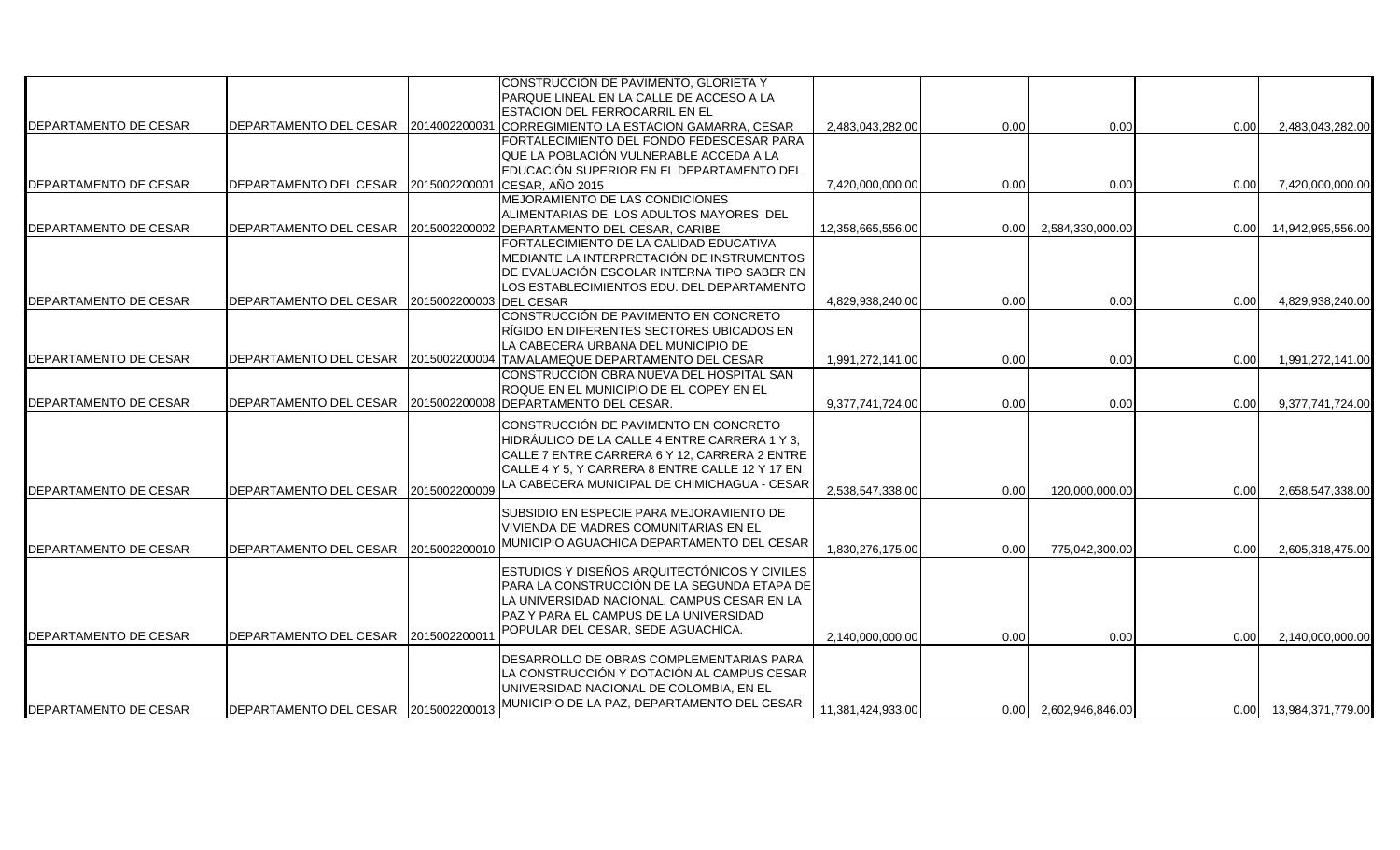| DEPARTAMENTO DE CESAR        | DEPARTAMENTO DEL CESAR                                  | 2015002200014           | FORTALECIMIENTO A LA CALIDAD EDUCATIVA, EN<br>PRACTICAS PEDAGÓGICAS PARA JÓVENES Y<br>ADULTOS DE LOS GRADOS 12 Y 13 Y COMPLEMENTO<br>A LA CANASTA EDUACTIVA PARA LOS CICLOS DEL 2<br>AL 6, EN EL DEPARTAMENTO DEL CESAR.  | 861,274,000.00    | 0.00 | 0.00             | 0.00 | 861,274,000.00    |
|------------------------------|---------------------------------------------------------|-------------------------|---------------------------------------------------------------------------------------------------------------------------------------------------------------------------------------------------------------------------|-------------------|------|------------------|------|-------------------|
| <b>DEPARTAMENTO DE CESAR</b> | DEPARTAMENTO DEL CESAR 12016002200001                   |                         | MEJORAMIENTO DE LOS RESULTADOS DE PRUEBAS<br>SABER ATRAVÉS DE INSTRUMENTOS DE<br>EVALUACIÓN ESCOLAR INTERNA EN LOS<br>ESTABLECIMIENTOS EDUCATIVOS OFICIALES EN EL<br><b>DEPARTAMENTO DEL CESAR</b>                        | 7.180.544.283.00  | 0.00 | 0.00             | 0.00 | 7,180,544,283.00  |
| DEPARTAMENTO DE CESAR        | DEPARTAMENTO DEL CESAR 2016002200004 VIGENCIA 2016      |                         | APOYO A NORMALES SUPERIORES E INSTITUCIONES<br>CON CICLOS COMPLEMENTARIOS (12 Y 13) Y CICLOS<br>DEL 2 AL 6 EN COMPLEMENTO A LA CANASTA<br>EDUCATIVA EN EL DEPARTAMENTO DEL CESAR,                                         | 724,154,000.00    | 0.00 | 0.00             | 0.00 | 724,154,000.00    |
| DEPARTAMENTO DE CESAR        | DEPARTAMENTO DEL CESAR                                  | 2016002200005           | FORTALECIMIENTO DE COMPETENCIAS<br>COMUNCIATIVAS DE IDIOMA INGLÉS EN DOCENTES Y<br>ESTUDIANTES DEL DEPARTAMENTO, CESAR, CARIBE                                                                                            | 4,903,008,473.00  | 0.00 | 475,753,495.00   | 0.00 | 5,378,761,968.00  |
| DEPARTAMENTO DE CESAR        | DEPARTAMENTO DEL CESAR 2016002200006 CESAR              |                         | FORTALECIMIENTO DE LAS CONDICIONES DE VIDA<br>DEL ADULTO MAYOR EN EL DEPARTAMENTO DEL                                                                                                                                     | 13,542,137,917.00 | 0.00 | 2,187,795,000.00 | 0.00 | 15,729,932,917.00 |
| DEPARTAMENTO DE CESAR        | DEPARTAMENTO DEL CESAR                                  | 2016002200007           | ADQUISICIÓN DE LA DOTACIÓN DE MOBILIARIO<br>ESCOLAR, PARA EL CENTRO INTEGRAL EDUCATIVO<br>"CIE" AGUSTÍN CODAZZI, EN EL MUNICIPIO DE<br>AGUSTÍN CODAZZI DEPARTAMENTO DEL CESAR                                             | 3,055,034,505.00  | 0.00 | 0.00             | 0.00 | 3,055,034,505.00  |
| DEPARTAMENTO DE CESAR        | DEPARTAMENTO DEL CESAR                                  | 2016002200008           | APOYO A LA POBLACIÓN VULNERABLE PARA EL<br>ACCESO A LA EDUCACIÓN SUPERIOR A TRAVÉS DE<br>FEDESCESAR EN EL DEPARTAMENTO DEL CESAR                                                                                          | 7,420,000,000.00  | 0.00 | 0.00             | 0.00 | 7,420,000,000.00  |
| DEPARTAMENTO DE CESAR        | DEPARTAMENTO DEL CESAR                                  | 2016002200010 DEL CESAR | ESTUDIOS Y DISEÑOS ETAPA II PARA<br>REHABILITACIÓN Y PAVIMENTACIÓN DE LAS VÍAS<br>SECUNDARIAS Y TERCIARIAS DEL DEPARTAMENTO                                                                                               | 3,932,121,600.00  | 0.00 | 0.00             | 0.00 | 3,932,121,600.00  |
| DEPARTAMENTO DE CESAR        | DEPARTAMENTO DEL CESAR                                  | 2016002200013           | SERVICIO DE TRANSPORTE ESCOLAR PARA LOS<br>NIÑOS, NIÑAS Y ADOLESCENTES EN TODO EL<br>DEPARTAMENTO DEL CESAR.                                                                                                              | 2,861,142,550.00  | 0.00 | 0.00             | 0.00 | 2,861,142,550.00  |
| DEPARTAMENTO DE CESAR        | DEPARTAMENTO DEL CESAR 2016002200014 DEPARTAMENTO CESAR |                         | ESTUDIOS Y DISEÑOS PARA LA CONSTRUCCIÓN Y<br>REMODELACIÓN DE LOS PARQUES: 25 DE<br>DICIEMBRE, VILA TAXI, VILLA DARIANA, GARUPAL Y<br>PARQUE PRINCIPAL DEL CORREGIMIENTO DE<br>AGUAS BLANCAS EN EL MUNICIPIO DE VALLEDUPAR | 514.611.128.00    | 0.00 | 0.00             | 0.00 | 514,611,128.00    |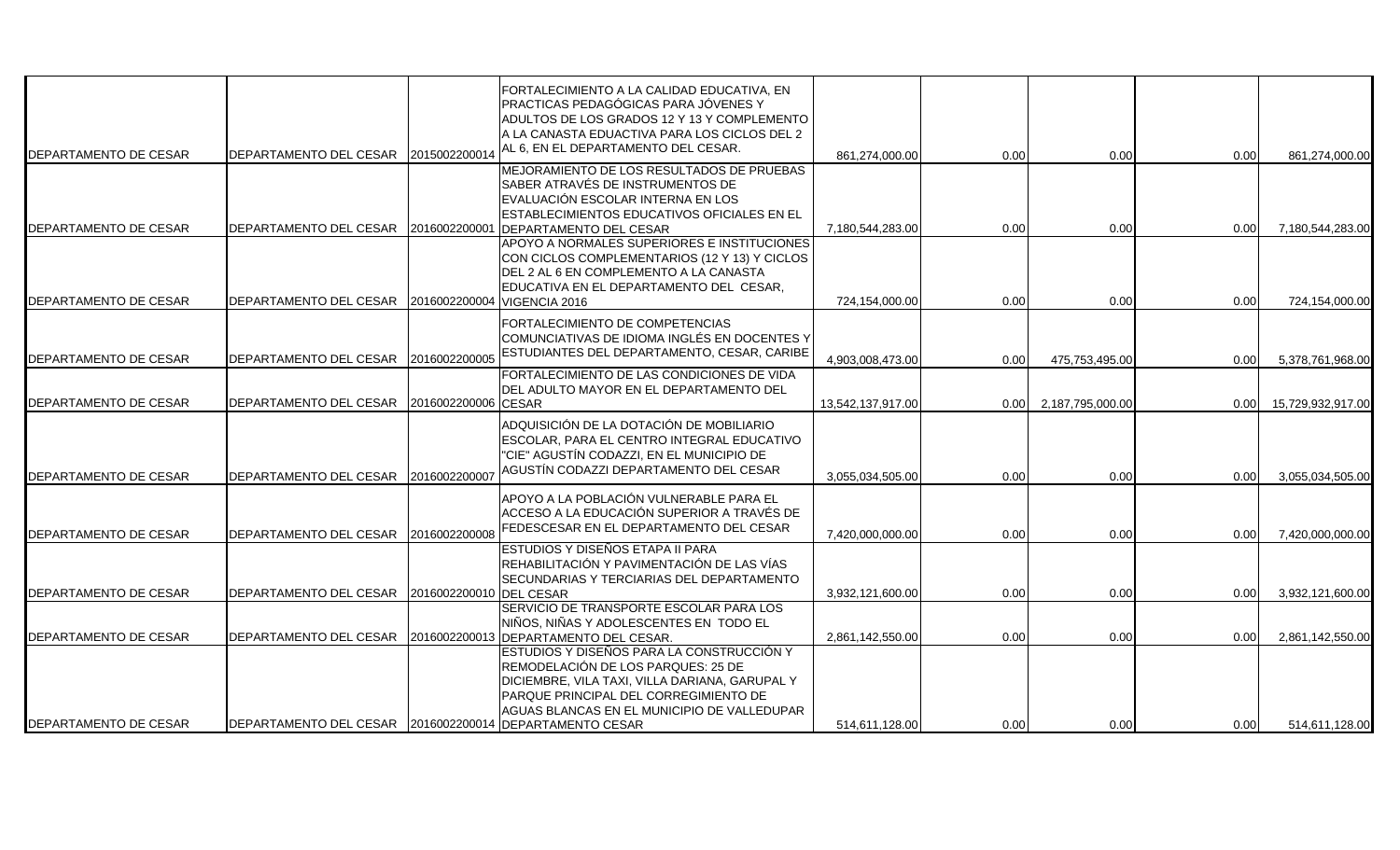| DEPARTAMENTO DE CESAR | <b>DEPARTAMENTO DEL CESAR</b>        | 2016002200017 | ESTUDIOS Y DISEÑOS PARA LA CONSTRUCCIÓN Y<br>REMODELACIÓN DE LOS PARQUES: VILLATAXI, VILLA<br>DARIANA. GARUPAL Y PARQUE PRINCIPAL EN EL<br>CORREGIMIENTO DE AGUAS BLANCAS EN EL<br>MUNICIPIO DE VALLEDUPAR, DPTO DEL CESAR       | 411,688,903.00    | 0.00                                                  | 0.00 | 0.00 | 411,688,903.00          |
|-----------------------|--------------------------------------|---------------|----------------------------------------------------------------------------------------------------------------------------------------------------------------------------------------------------------------------------------|-------------------|-------------------------------------------------------|------|------|-------------------------|
| DEPARTAMENTO DE CESAR | <b>DEPARTAMENTO DEL CESAR</b>        | 2016002200019 | CONSTRUCCIÓN DE REDES DE ACUEDUCTO Y<br>ALCANTARILLADO SANITARIO DE LA CR 27 DESDE LA<br>CL 44 HASTA LA URB LORENZO MORALES. Y DE LA<br>RED DE AGUAS LLUVIAS DE LA CR 27 ENTRE CL 44 Y<br>CAÑO EL MAMON, MUNICIPIO DE VALLEDUPAR | 22,978,860,393.00 | 0.00                                                  | 0.00 | 0.00 | 22,978,860,393.00       |
| DEPARTAMENTO DE CESAR | DEPARTAMENTO DEL CESAR               | 2016002200020 | APOYO AL PROCESO DE TITULACIÓN DE BIENES<br>FISCALES URBANOS OCUPADOS CON VIVENDA DE<br>INTERÉS SOCIAL EN LOS MUNICIPIOS DEL<br><b>DEPARTAMENTO DEL CESAR</b>                                                                    | 1,703,607,193.00  | 0.00                                                  | 0.00 | 0.00 | 1,703,607,193.00        |
| Región Caribe         | DEPARTAMENTO DEL CESAR               | 2013000020004 | FORTALECIMIENTO DE COMPETENCIAS<br>COMUNICATIVAS EN LENGUAS EXTRANJERAS<br><b>INGLES EN EL DEPARTAMENTO DEL CESAR</b><br>SERVICIO DE TRANSPORTE ESCOLAR PARA LOS                                                                 | 3,573,684,000.00  | 0.00                                                  | 0.00 | 0.00 | 3,573,684,000.00        |
| Región Caribe         | DEPARTAMENTO DEL CESAR               | 2013000020005 | NIÑOS, NIÑAS, ADOLESCENTES Y JÓVENES EN<br>TODO EL DEPARTAMENTO, CESAR.<br>FORTALECIMIENTO DE LOS CENTROS DE                                                                                                                     | 1,805,240,791.00  | 0.00                                                  | 0.00 | 0.00 | 1,805,240,791.00        |
| Región Caribe         | DEPARTAMENTO DEL CESAR               | 2013000020006 | RECUPERACION NUTRICIONAL EN EL<br>DEPARTAMENTO DEL CESAR                                                                                                                                                                         | 3,875,158,456.00  | 0.00                                                  | 0.00 | 0.00 | 3,875,158,456.00        |
| Región Caribe         | DEPARTAMENTO DEL CESAR               | 2013000020007 | FORTALECIMIENTO DE LOS ESTABLECIMIENTOD<br>EDUC. CON METODOLOGIAS DE APRENDIZAJE PARA<br>LAS PROCESOS DE COMPETENCIAS DE LECTURA Y<br>ESCRITURA EN EL DEPARTAMENTO DEL CESAR                                                     | 3,078,078,880.00  | 0.00                                                  | 0.00 | 0.00 | 3,078,078,880.00        |
| Región Caribe         | DEPARTAMENTO DEL CESAR               | 2013000020009 | IMPLEMENTACIÓN DE SISTEMAS DE CÁMARAS DE<br>VIDEO Y CIRCUITO CERRADO DE TELEVISIÓN PARA<br>EL MEJORAMINTO DE LA SEGURIDAD DEL<br><b>DEPARTAMENTO DEL CESAR</b>                                                                   | 8,667,824,668.00  | 0.00                                                  | 0.00 | 0.00 | 8,667,824,668.00        |
| Región Caribe         | DEPARTAMENTO DEL CESAR               |               | CONSTRUCCIÓN Y DOTACIÓN DEL CAMPUS CESAR<br>UNIVERSIDAD NACIONAL DE COLOMBIA UBICADO EN<br>2013000020010 EL MUNICIPIO DE LA PAZ, CESAR                                                                                           | 41,163,766,705.00 | 0.00                                                  | 0.00 | 0.00 | 41,163,766,705.00       |
| Región Caribe         | DEPARTAMENTO DEL CESAR               | 2013000020011 | CONSTRUCCIÓN DEL HOSPITAL JOSE DAVID PADILLA<br>VILLAFAÑE DDEL MUNICIPIO DE AGUACHICA, CESAR,<br><b>CARIBE</b><br>REHABILITACIÓN DE LA VÍA Y CONSTRUCCIÓN DEL                                                                    | 59,718,966,907.00 | 0.00                                                  | 0.00 | 0.00 | 59,718,966,907.00       |
| Región Caribe         |                                      |               | PUENTE QUE COMUNICA LOS MUNICIPIOS DE<br>DEPARTAMENTO DEL CESAR 2013000020012 GAMARRA Y AGUACHICA CESAR CARIBE                                                                                                                   | 36,315,383,917.00 | 0.00                                                  | 0.00 | 0.00 | 36,315,383,917.00       |
| Región Caribe         | DEPARTAMENTO DEL CESAR 2013000020092 |               | CONSTRUCCIÓN DE VIVIENDAS DE INTERÉS<br>PRIORITARIO EN LOS MUNICIPIOS DE SAN ALBERTO,<br>AGUACHICA, CURUMANI, ASTREA, BECERRIL, SAN<br>DIEGO GAMARRA EN EL DEPARTAMENTO CESAR                                                    |                   | 64,971,401,075.00 37,104,309,000.00 12,747,810,953.00 |      |      | 0.00 114,823,521,028.00 |